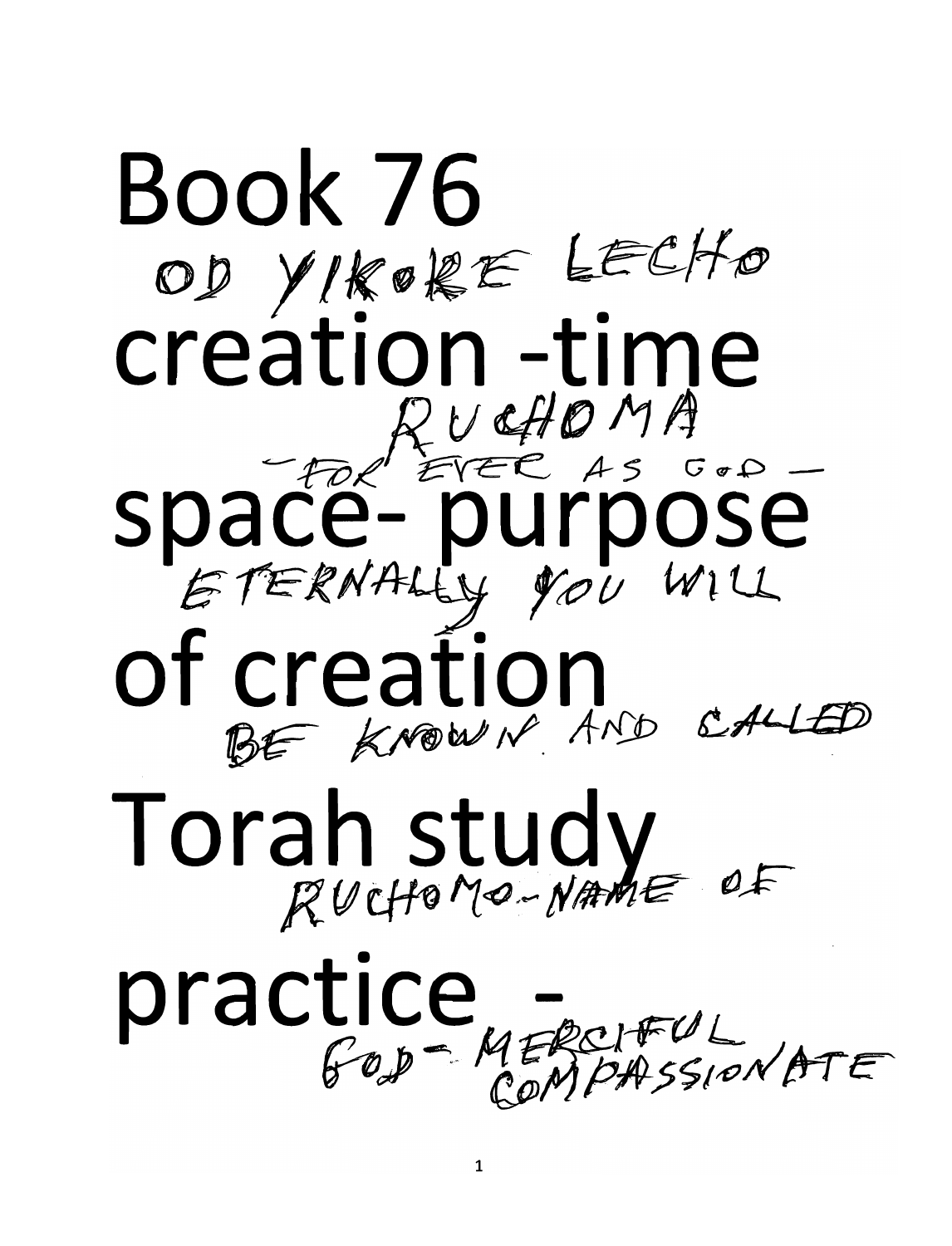## *nezem zohov chaver Torah chochma brashis shmos vayikra*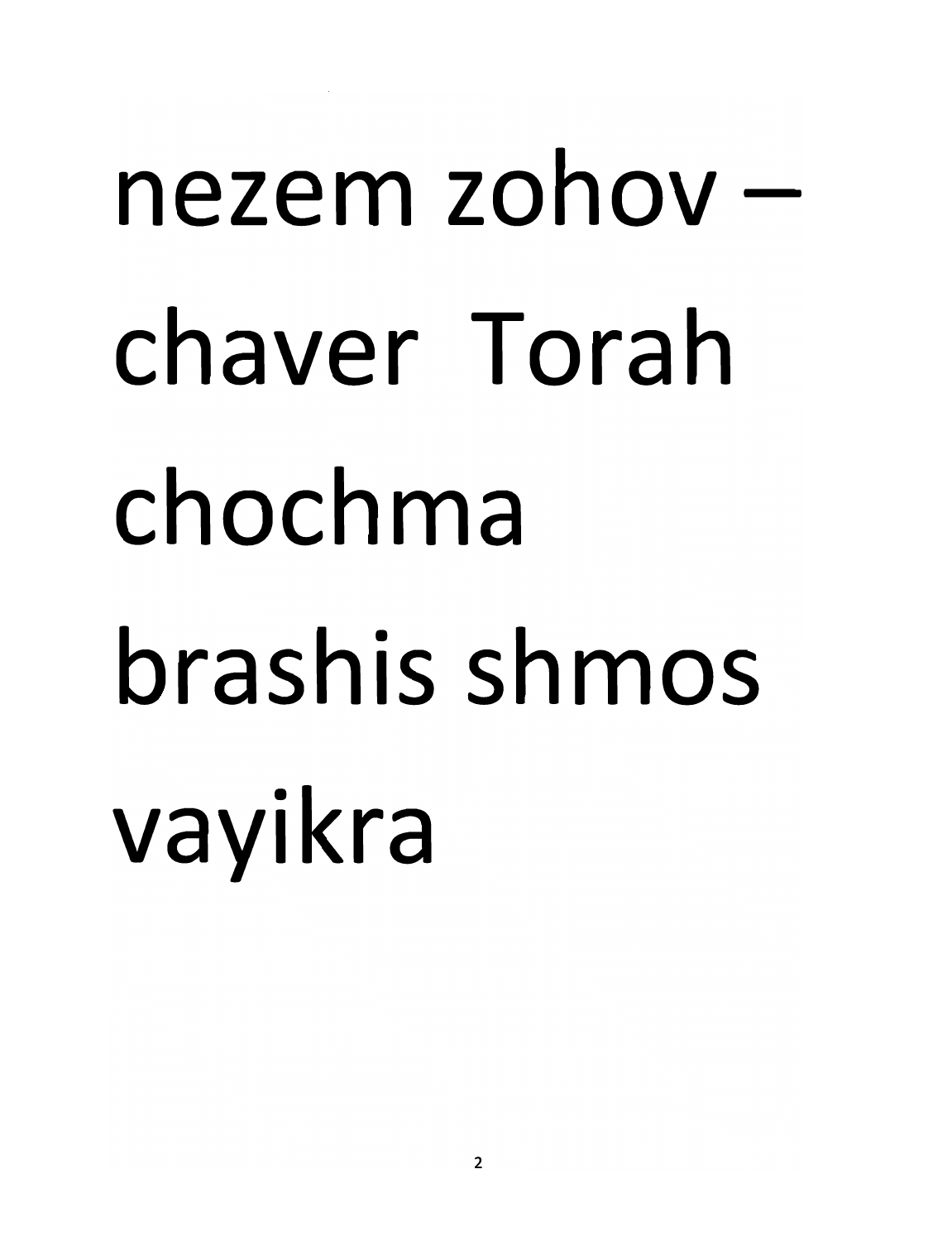# *bamidbor devorim Torah dictated by God written by Moshe rabenue -*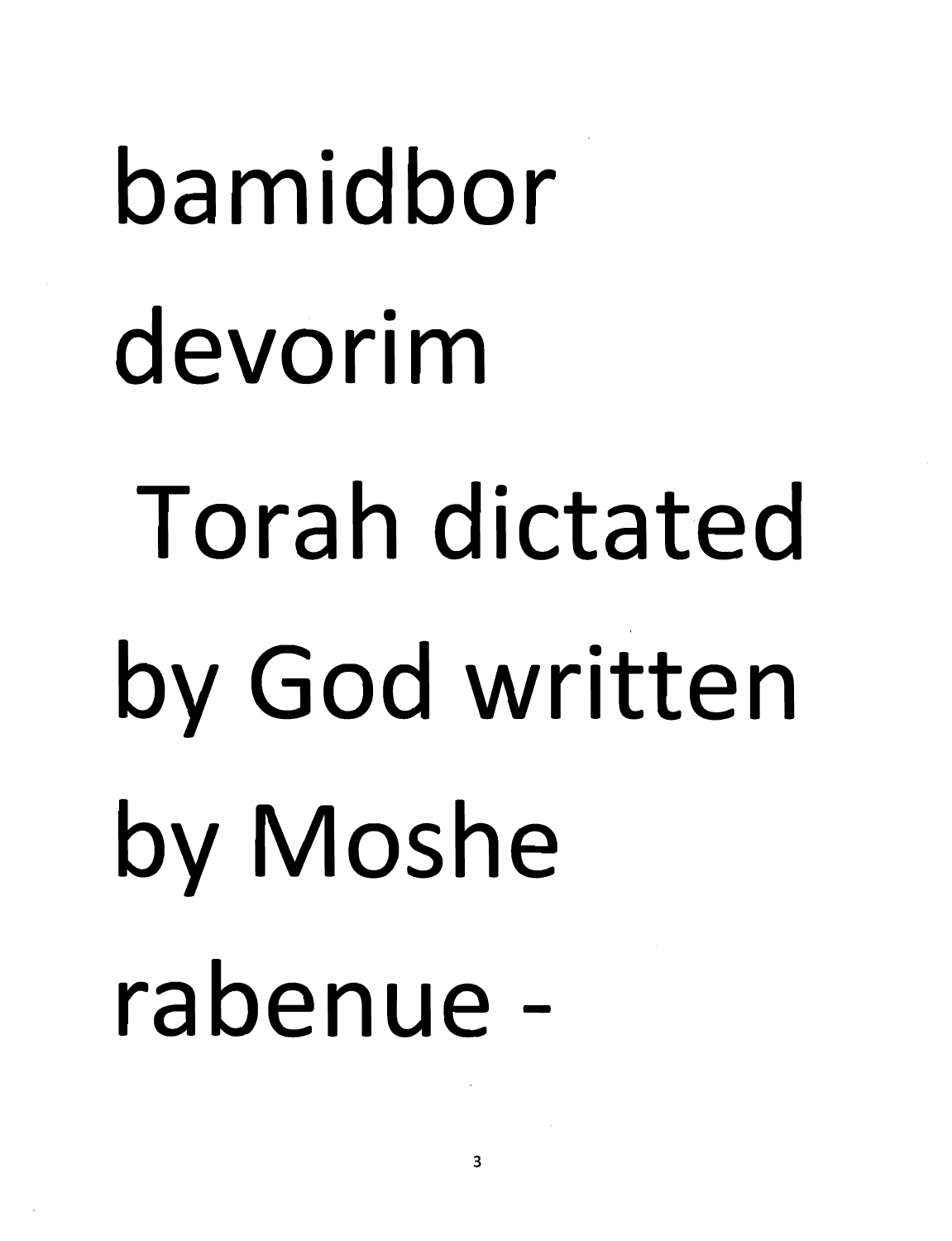## *moshe siselsender*

*I THE bible starts with the word [1] Beraisis*

*Beraishsi is composed of two words: bara and shais*

*Boro means created*

*Shias means six GOD CREATED THE UNIVERSE TO LAST SIX THOUSAND YEARS. THEN*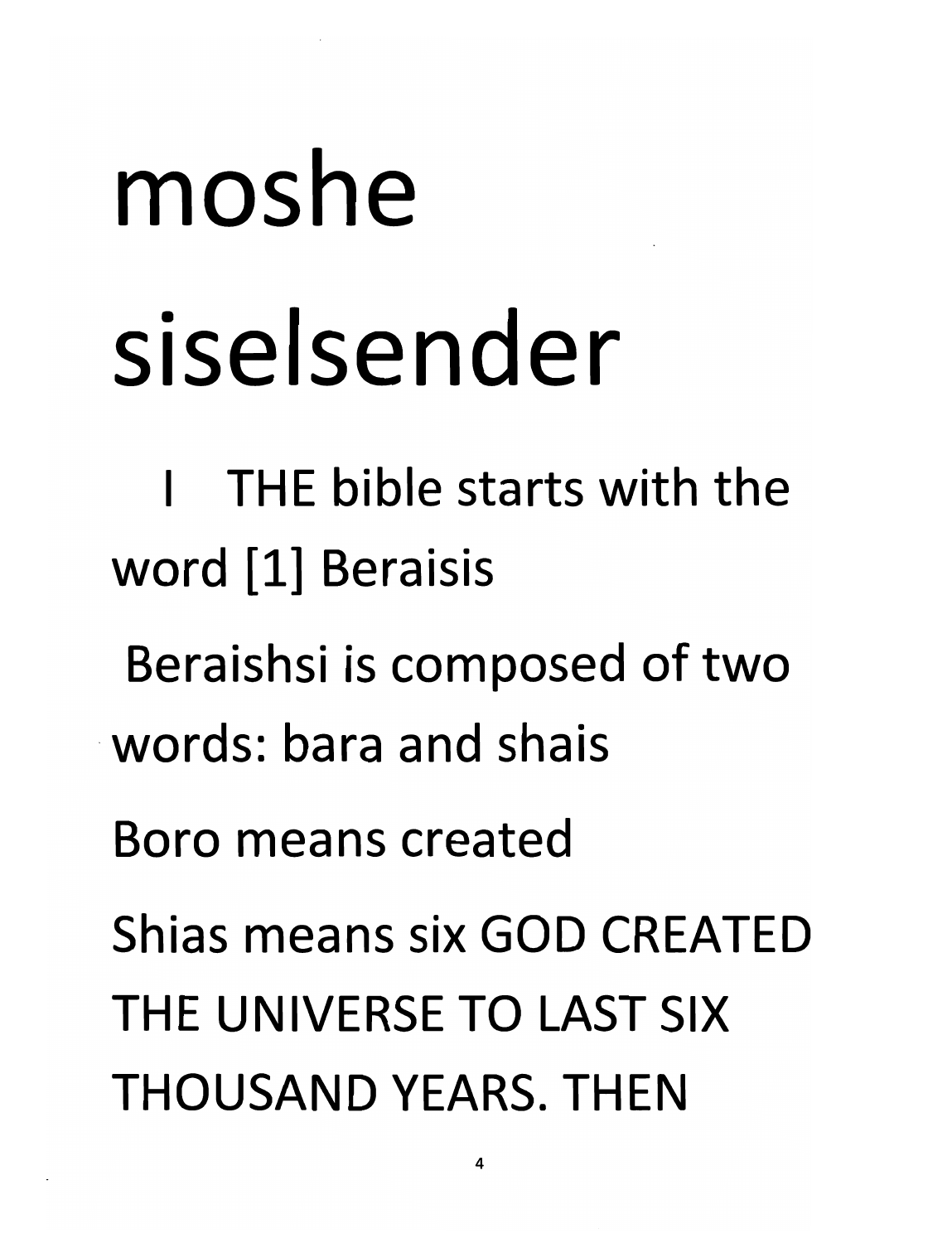*THERE WILL BE AN OTHER CREATION IF GOD WILLS. [2] the second word is Boro Created [3] the third word is Elokim means Power [4] the fourth word is Es*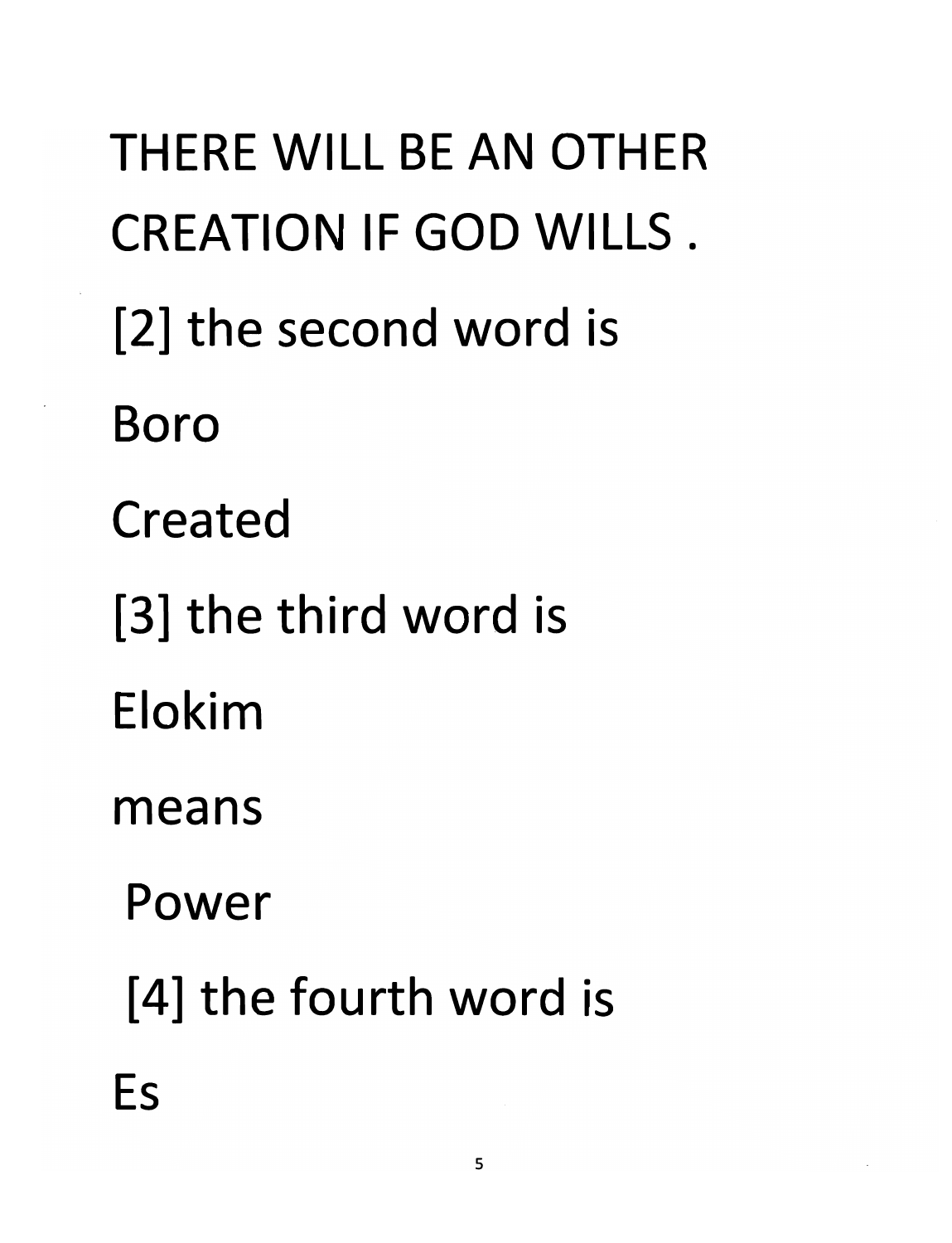*Means The [5] the fifth word is Hashomayim Means "heavens" Or spiritual forces [6] the sixth word is veho-oretz Means the earth Or earthly physical matter. God dictated every word of the Torah that Moshe Rabenu*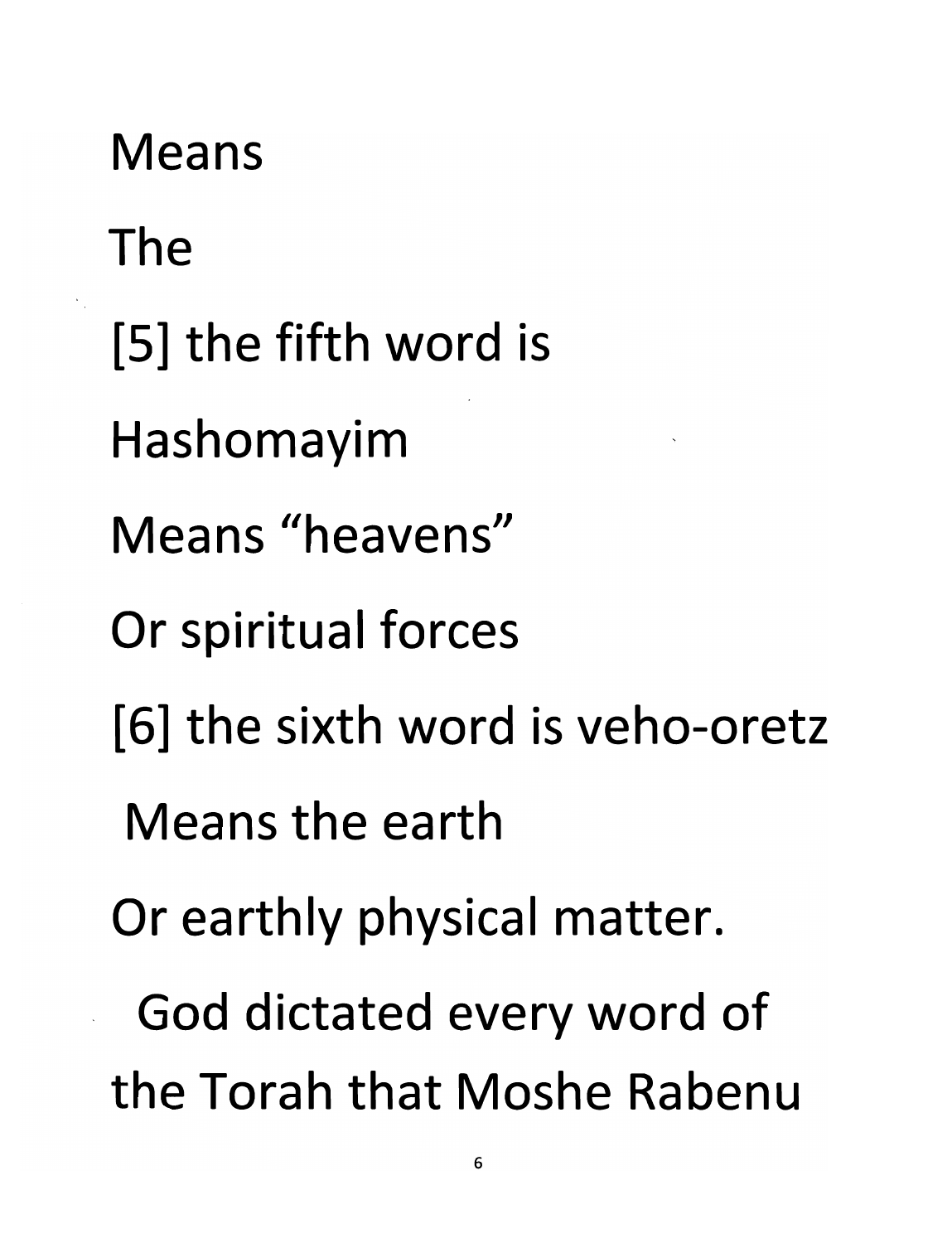*Moses our teacher faithfully wrote down.*

*II GOD began the Written Torah the Pentateuch with the word BERAISHIS*

*THE CREATION*

*OF TIME*

*AND*

*SPACE.*

*Hashem -the infinite Name God-*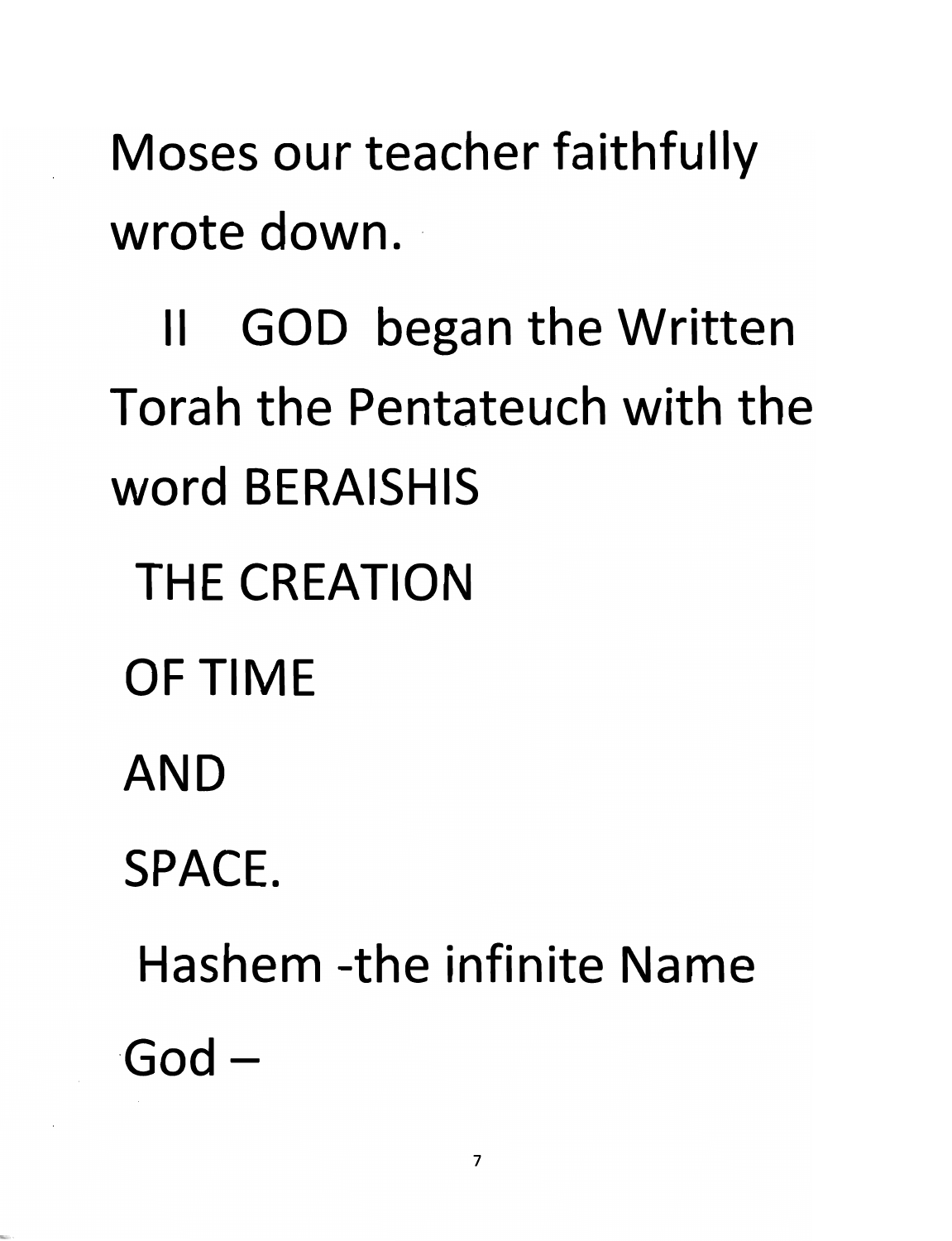*CREATOR is beyond time and space GOD IS ETERNAL NO*

 $\lambda$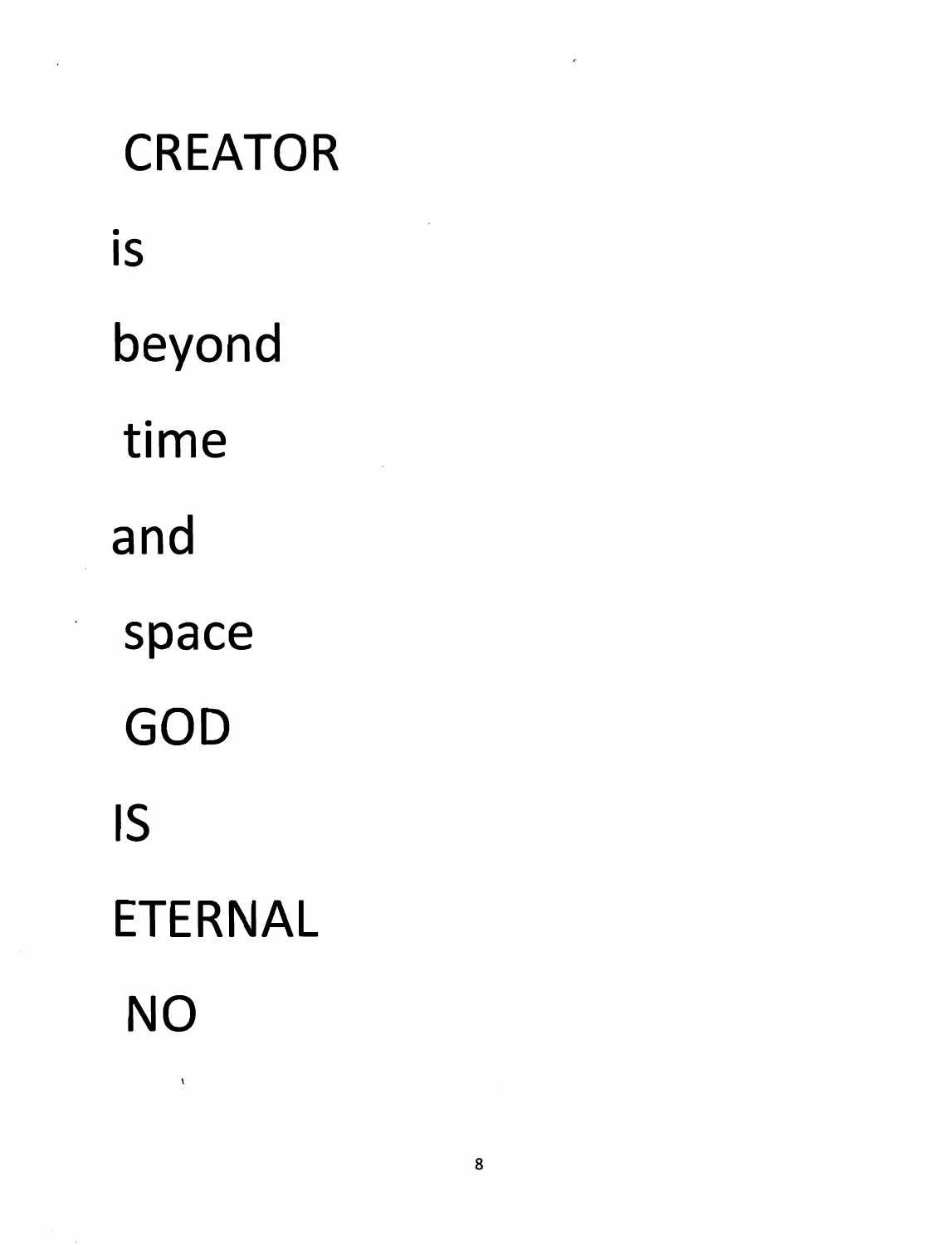*BEGINNING NO END. BEGINNING AND END ARE THE CREATED. THE CREATED ARE COMPOSED OF A PORTION OF THE*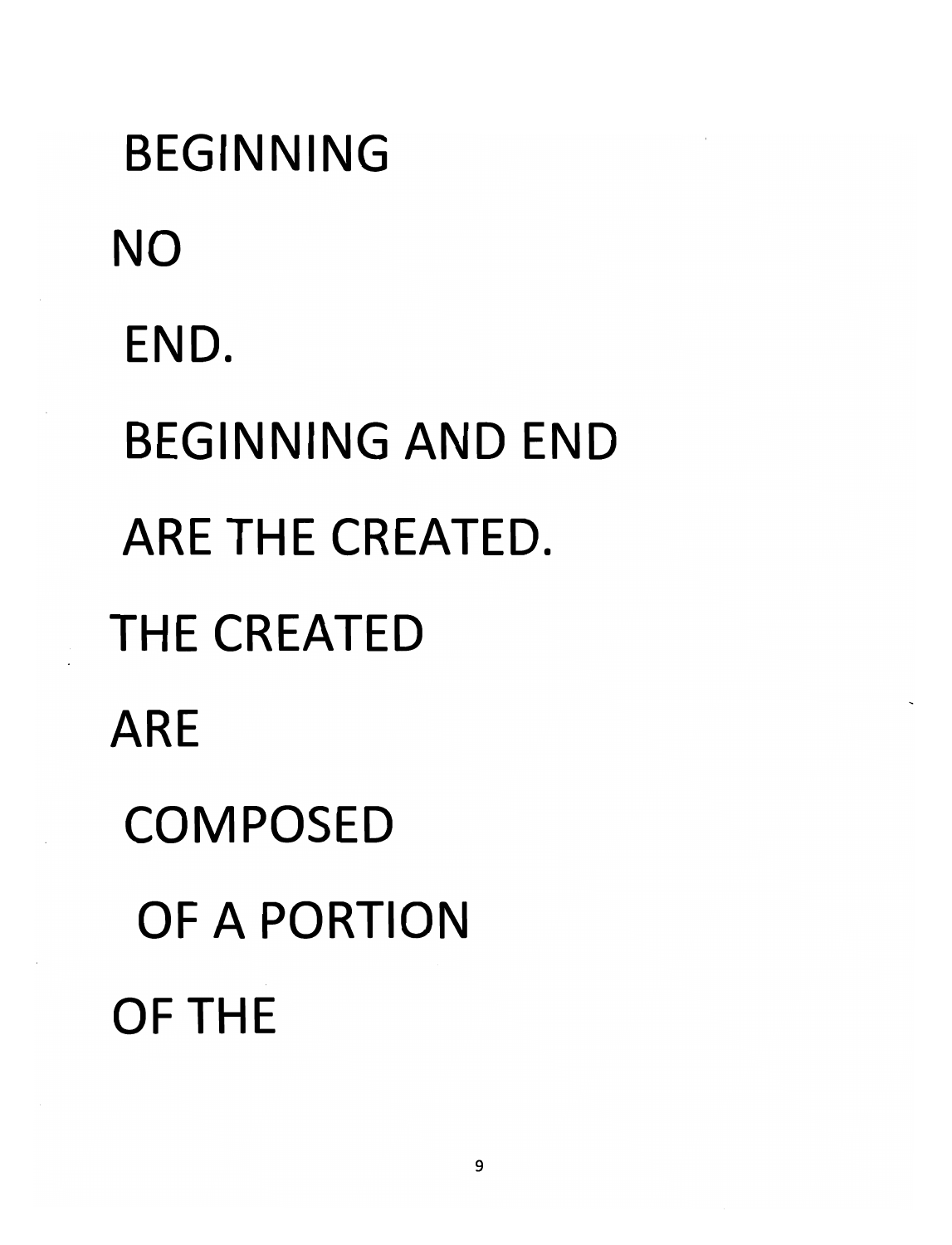*SOUL OF GOD. THIS PORTION IS PART OF THE CATEGORY OF CREATED. GOD ETERNALLY WANTED TO CREATE. THE CREATED ETERNALLY EXISTED IN THE MIND OF*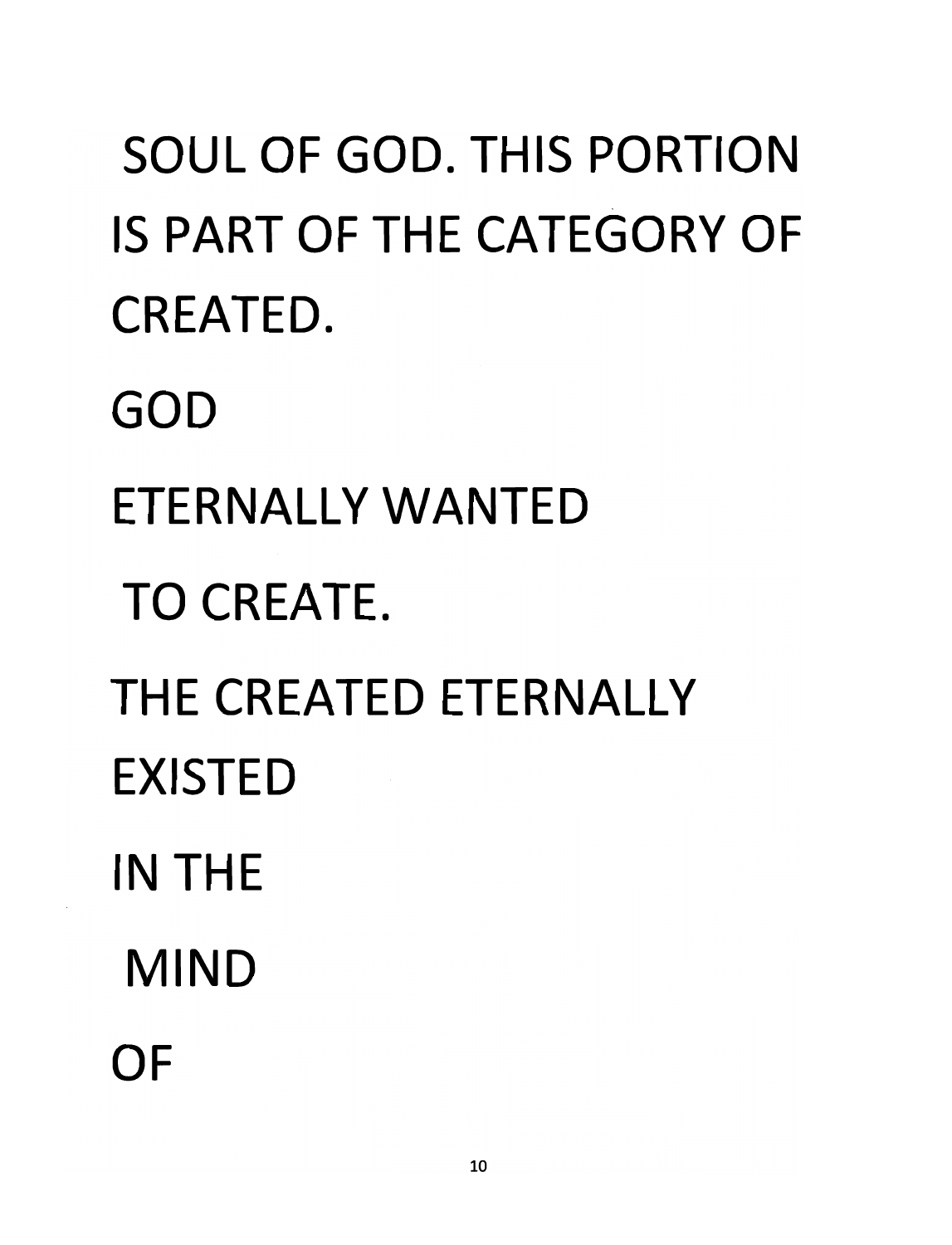*GOD. HOWEVER, GOD AT HIS WILL DECIDED TO CREATE TIME*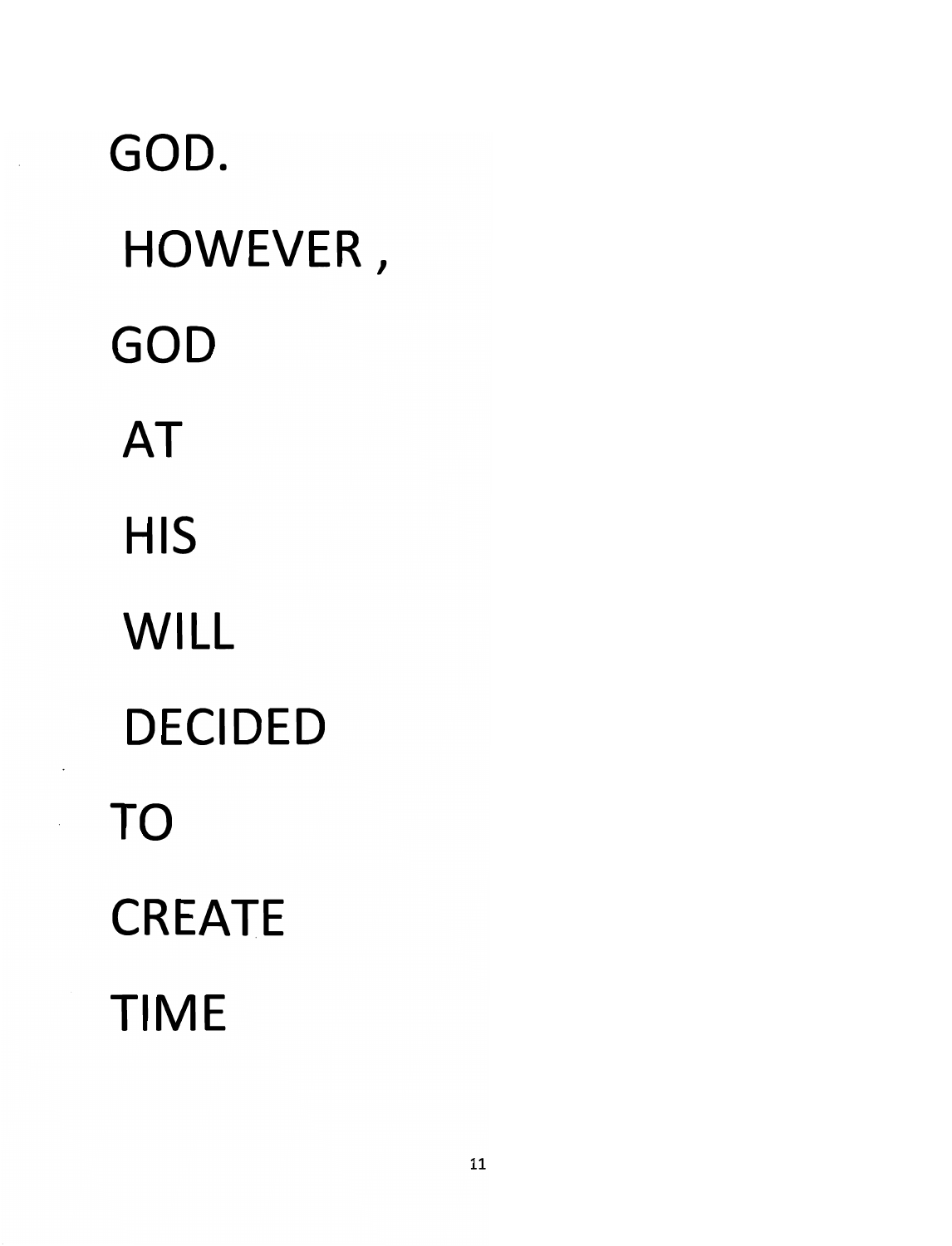## *AND SPACE - THE CREATED. EVEN THOUGH ALL OF CREATION ALWAYS ETERNALLY EXISTS IN THE MIND OF GOD. THE ACTUAL PHYSICAL TRANSFORMATION INTO THE PHYSICAL UNIVERSE IS*

#### *CALLED*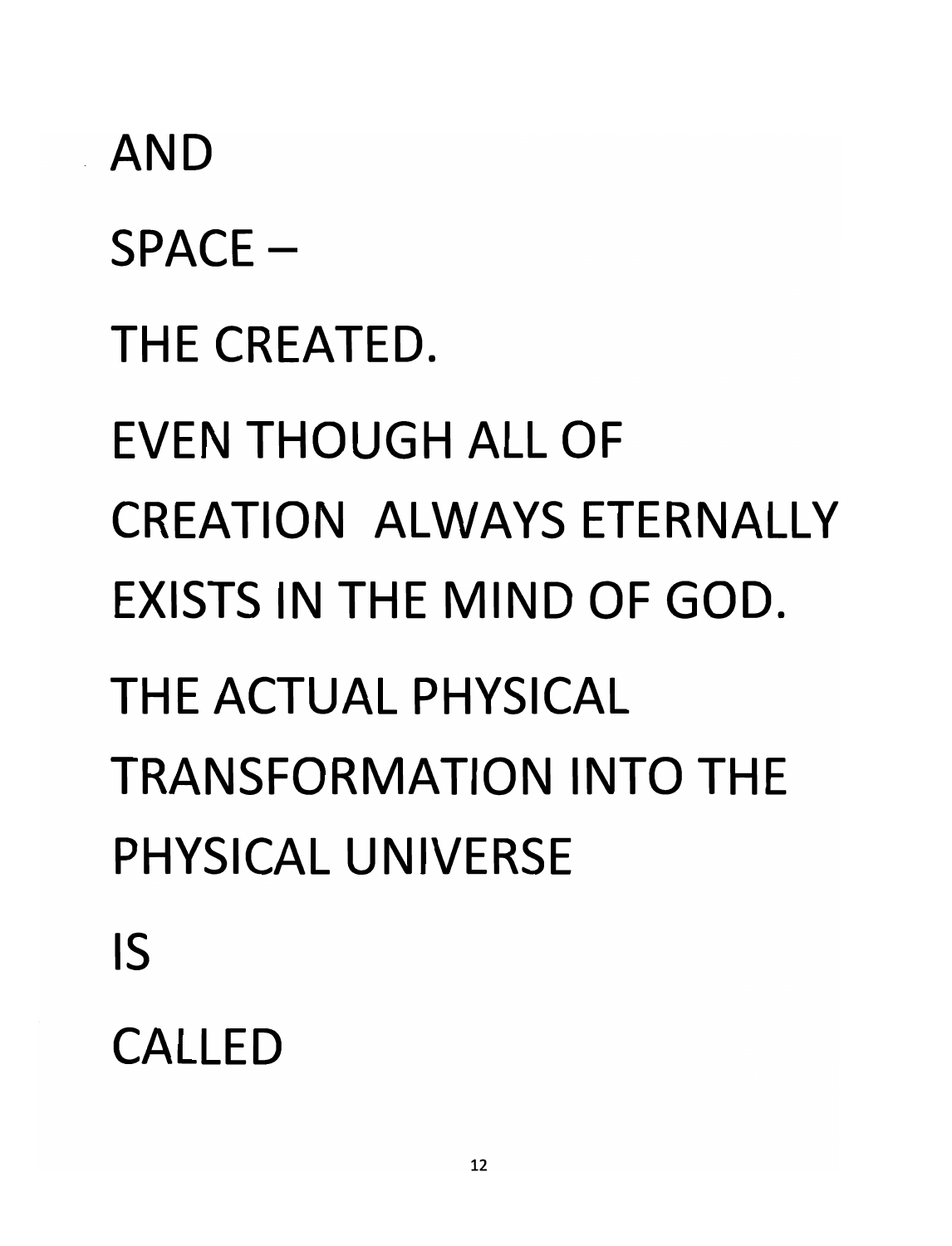*THE CREATED THE CREATED IS A LOWER FORM OF KEDUSHA A LOWER FORM OF THE SPIRITUALITY OF GOD. WHAT I AM WRITING NOW, IS THE ELEVATION THE KOSHERING OF THE THEOLOGY OF THE ETERNITY OF THE UNIVERSE.*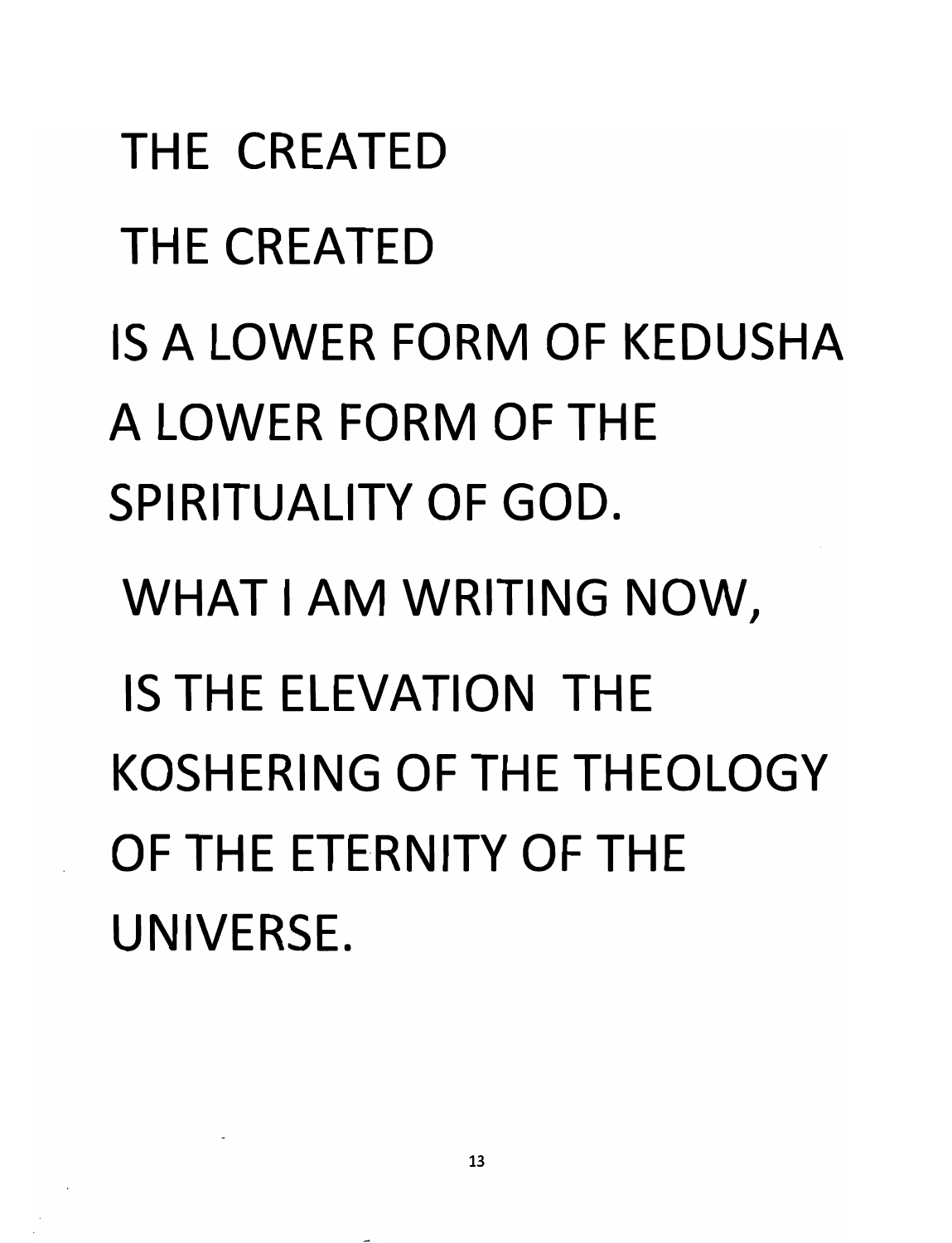*ARISTOLTLE FOLLOWED BY SPINOZA THEORIZED ABOUT THIS THESIS THAT PHILOSPHERS REFER AS PANTHEISM.*

*THE RAMBAM MAIMONIDES CLAIMS IN MOREH NEVUCHIM THAT HE COULD LIVE WITH THE THESIS THAT THE UNIVERSE ALWAYS EXISTED, HOWEVER SCRIPTURES STATE DIFFERENTLY.*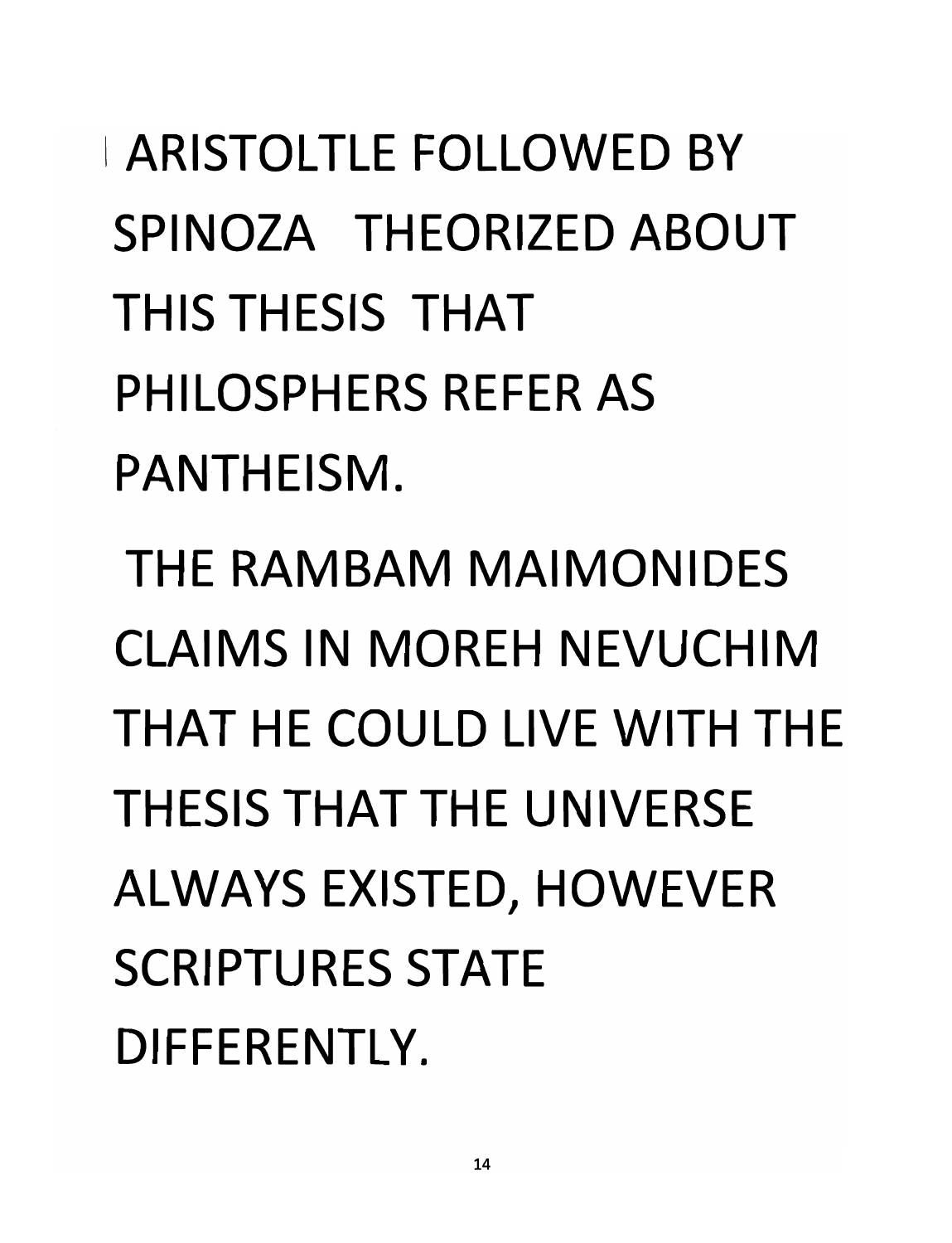*MAIMONIDES IS REFERING TO WHAT I WRITE.*

*Ill THE PURPOSE OF*

*CREATION*

*GOD IS INFALLIBLE SELF*

*SUSTAINING NEEDS NO OTHER ENTITY WHY DID GOD CREATE THE UNIVERSE?*

*ANSWER*

*GOD WAS NOT MANDATED OR HAD NO NEED TO CREATE THE CREATED.*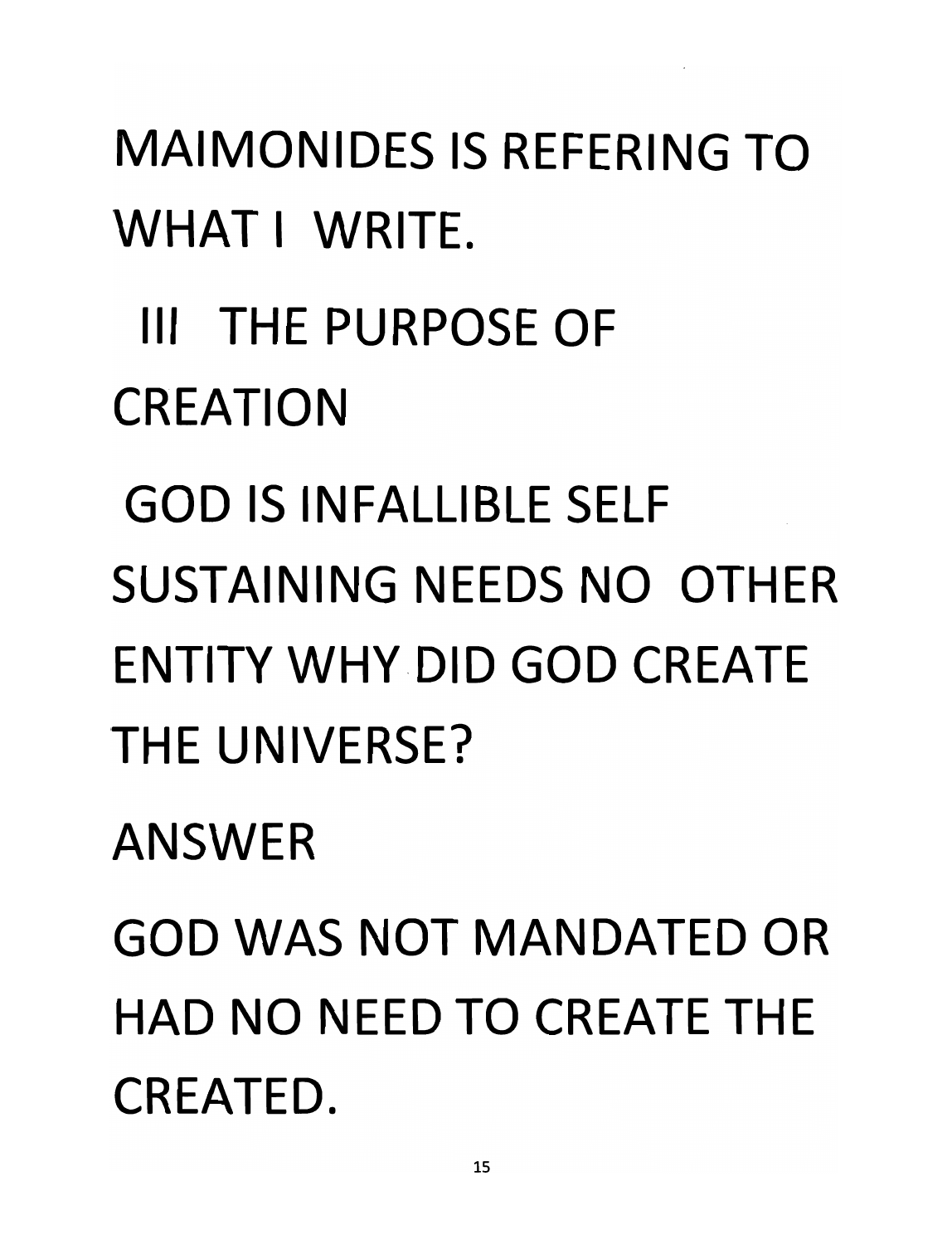*GOD DID CREATE THE CREATED BECAUSE OF HIS GOODNESS KINDNESS MERCY RACHAMIM THERFORE, IT STANDS TO REASON WHAT IS WRITTEN THAT THE PURPOSE OF THE CREATED IS TO HAVE COMMUNION WITH THE CREATOR.*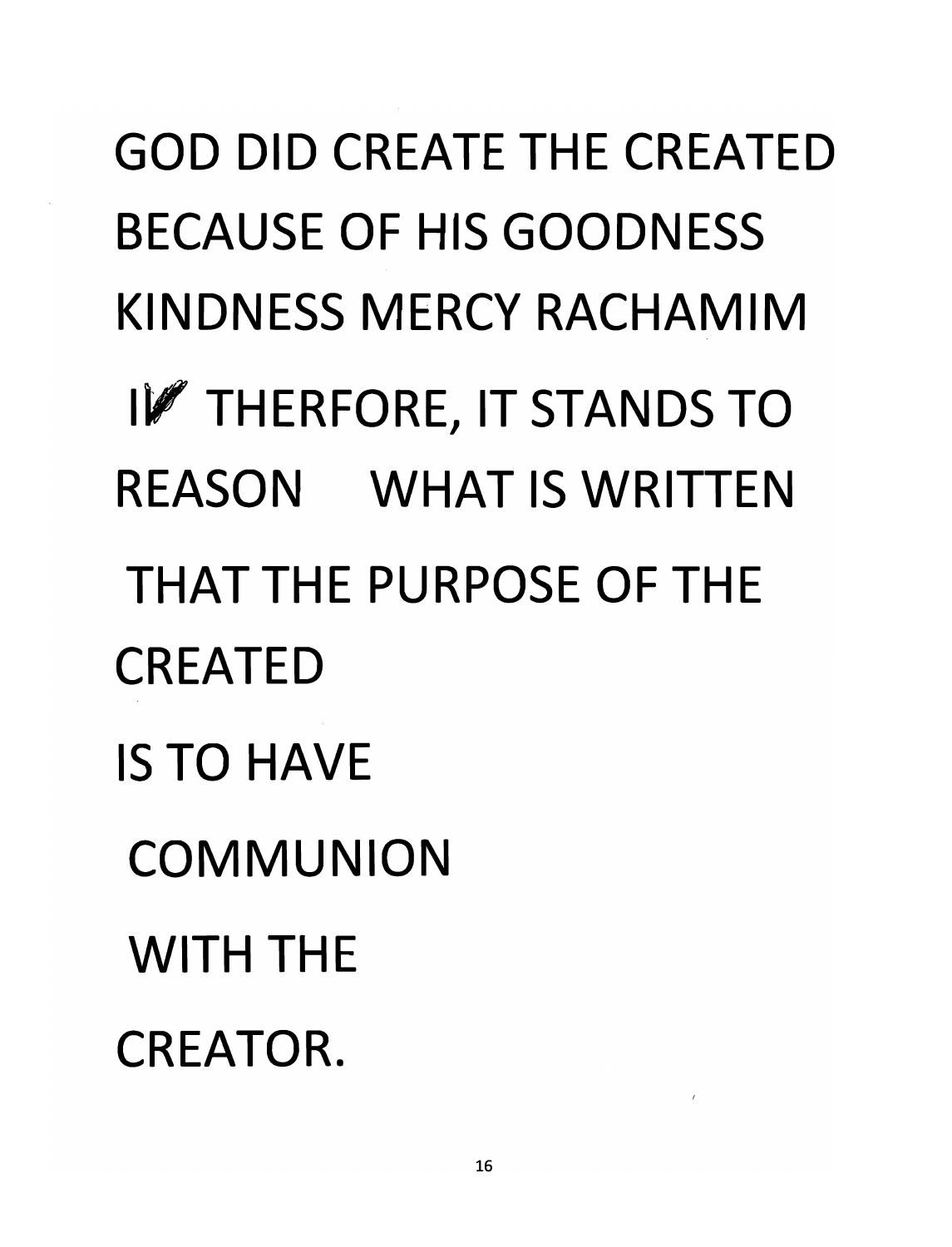*COMMUNION IS ACCOMPLISHED BY THE STUDY OF TORAH THEOLOGY PHILOSOPHY SCIENCE RAMBAM MAIMONIDES CONCLUDES HIS BOOK LAWS OF SHMITA AND YOVEL CHAPTER 13 :13*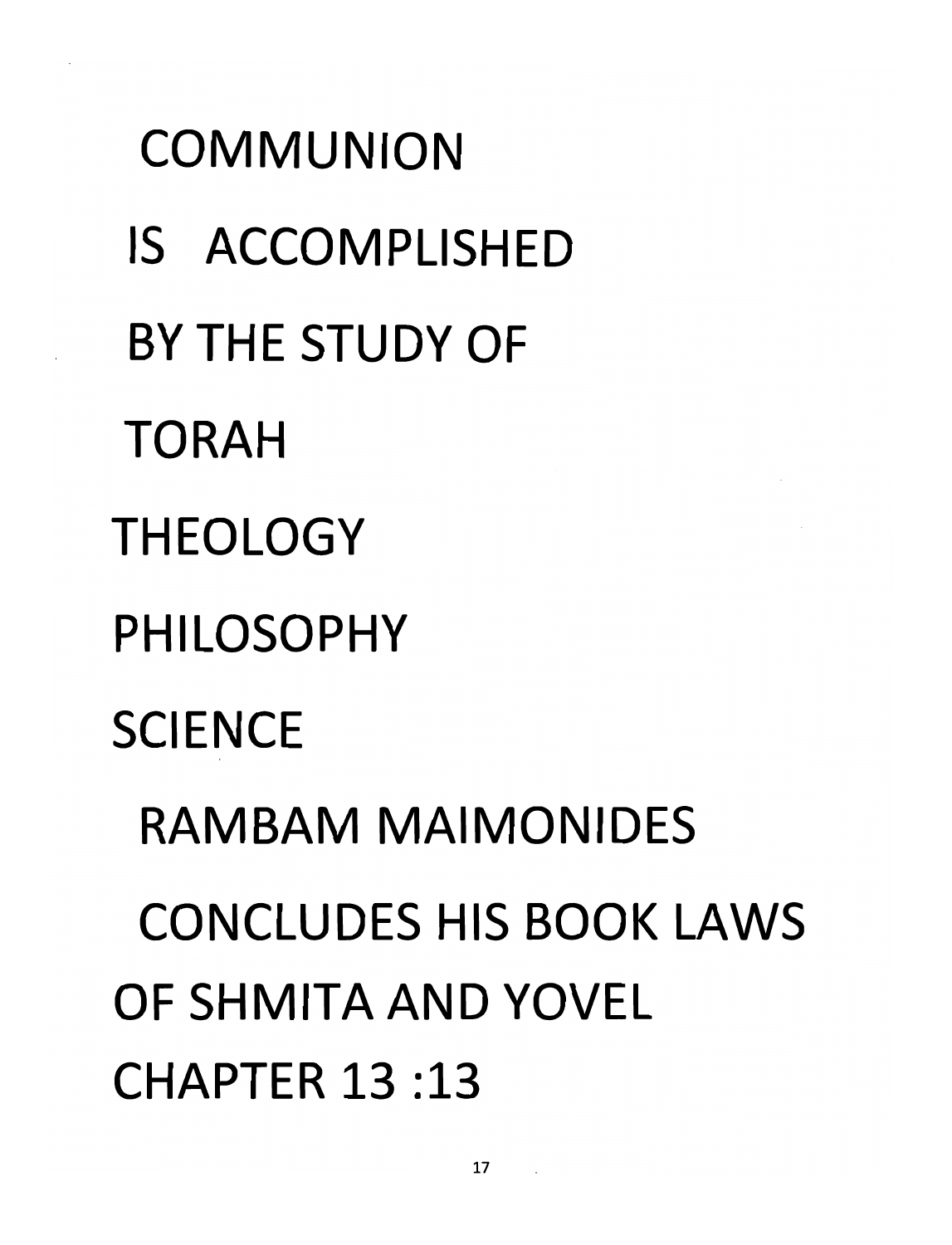*THAT ALL MEN IRRESPECTIVE OF THEIR RELIGION WHO HAVE A DIVINE CALL AND DEDICATE THEIR LIFE TO THE STUDY OF GOD*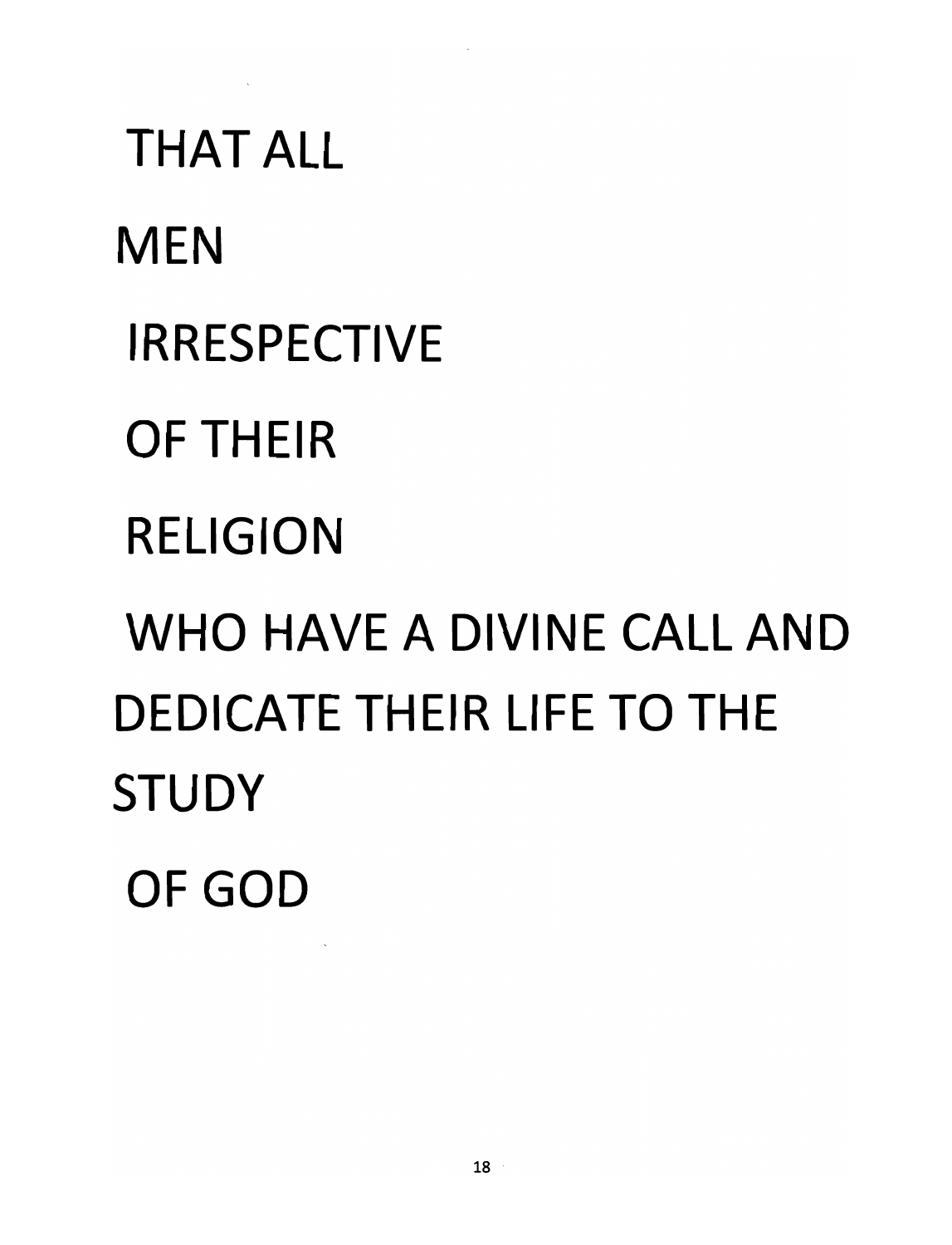*DESERVE TO BE SUPPORTED BY THE COMMUNITY JUST LIKE THE ANCIENT TRIBE OF LEVI. THEY ARE THE TEACHERS OF MANKIND TO FOLLOW THE*

*LAWS OF GOD.*

*RAMBAM FOLLOWS WHAT HE WRITES IN LAWS OF KINGS THAT ALL REIGIONS ARE THE WORK OF GOD EVEN IF WE BELIEVE THEY ARE WRONG.*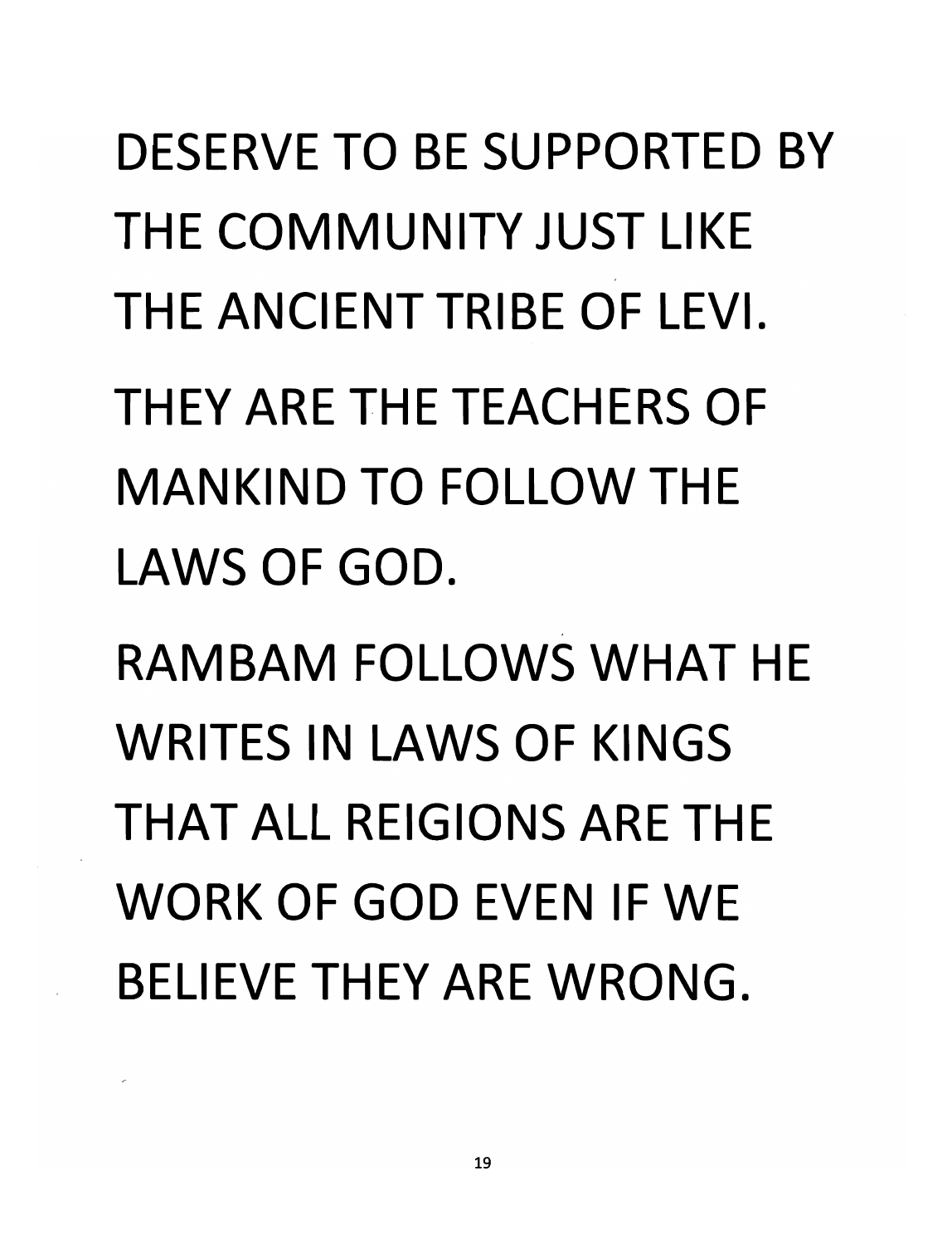*GOD CAN NOT BE UNDERSTOOD THE WAYS OF GOD, LIKEWISE, CAN NOT BE UNDERSTOOD. NON JEWS ARE NOT MANDATED TO OBSERVE JEWISH RITUALS-KOSHER LAWS, SABBATH, HOLIDAY LAWS, LAWS OF SUKKAH ,LULAV, ESROG, TEFILUN, LAWS OF NIDDAH .*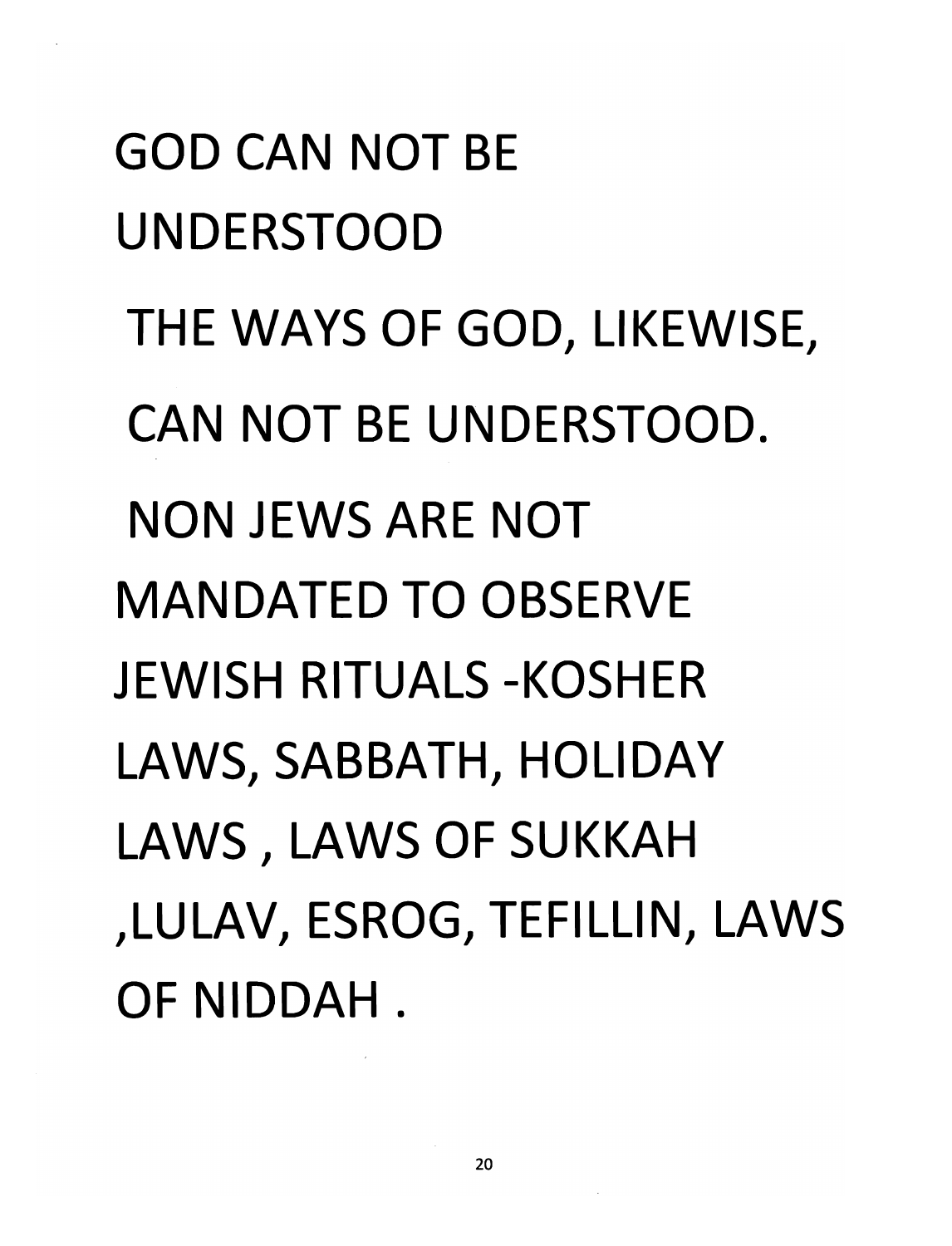## *ALL MEN MUST ARE MANDATED TO OBSERVE THE SEVEN NOHADOTE LAWS. THE LAWS OF CIVILIZED NATIONS. EACH NATION CAN INTERPRET AND LEGISLATE WHAT LAWS THAY CONSIDER IMPORTANT FOR THEIR SOCIETY. THE INDIVIDUALS WHO DEDICATE THEIR LIFE TO THEIR CALLING MUST BE SUPPORTED BY SOCIETY TO ENABLE THEM*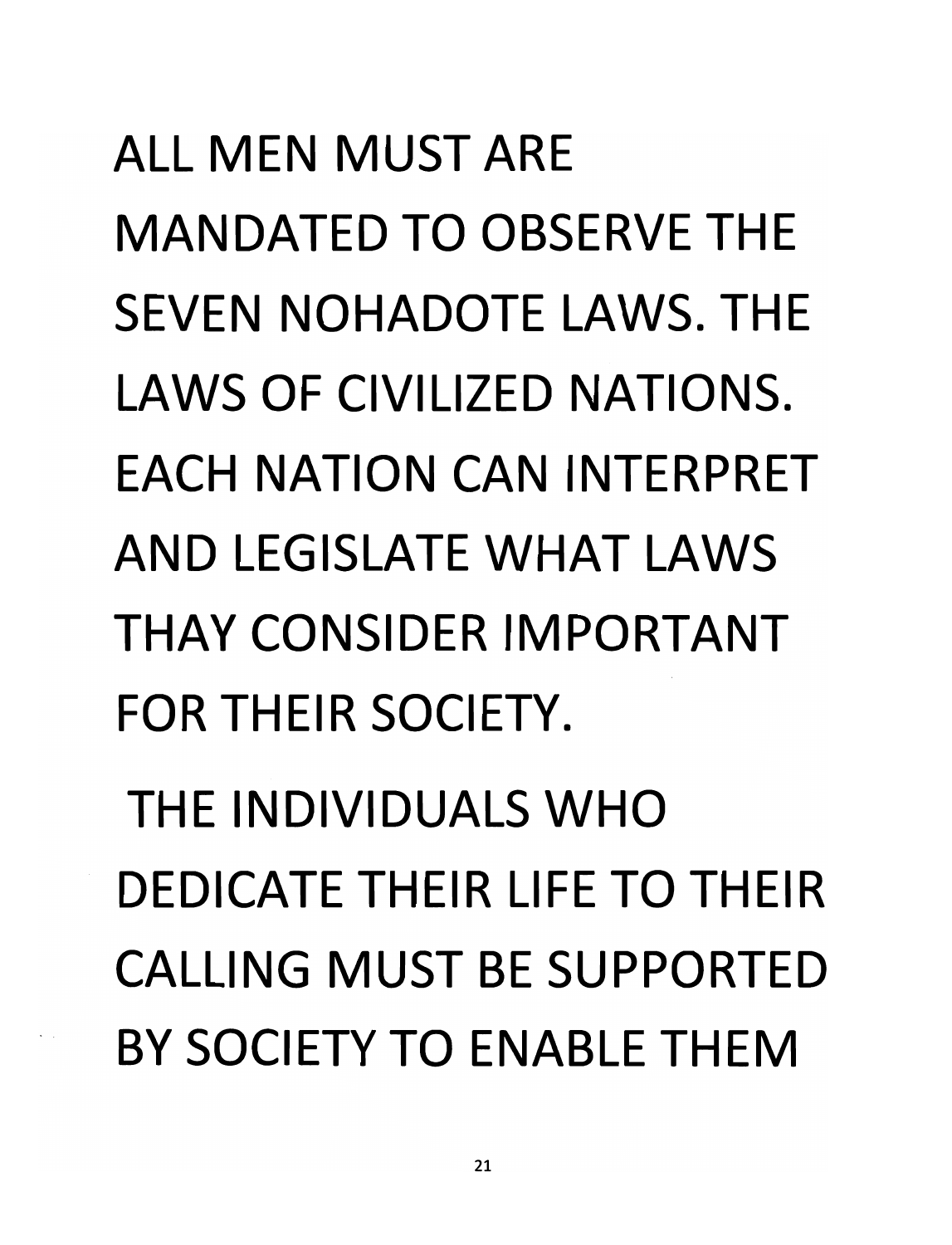### *TO BE THE TEACHERS AND GUIDES FOR MAN TO ACCOMPLISH HIS MISSION IN THIS WORLD.*

*ADAM AND EVE WERE PUNISHED BECAUSE THEY REFUSED TO HEED THE BOUNDARIE-NOTTO EAT FROM THE FRUIT OF 'WISDOM" WHAT EVER IT WAS. WHAT IS IMPORTANT-GOD*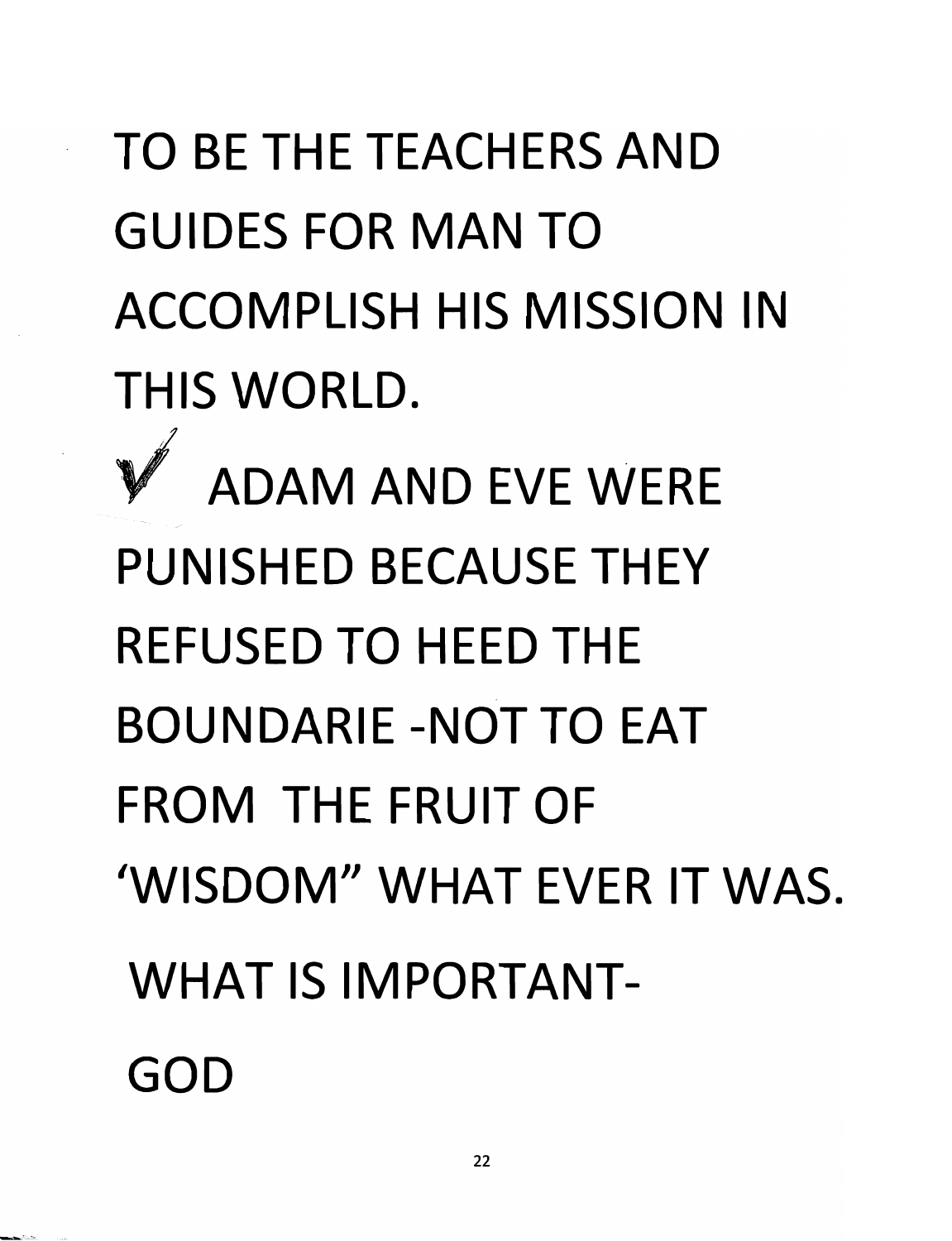*SET BOUNDARIES AND ADAM AND EVE VIOLATED THOSE BOUNDARIES THEY WERE PUNISHED. MAN IS GIVEN THE RIGHT AND IS MANDATED TO SEARCH FOR THE WISDOM OF what he /she consider "truth" .*

*However, MAN IS BORBIDDEN FROM CROSSING THE BOUNDARY AND BELIEVE THAT*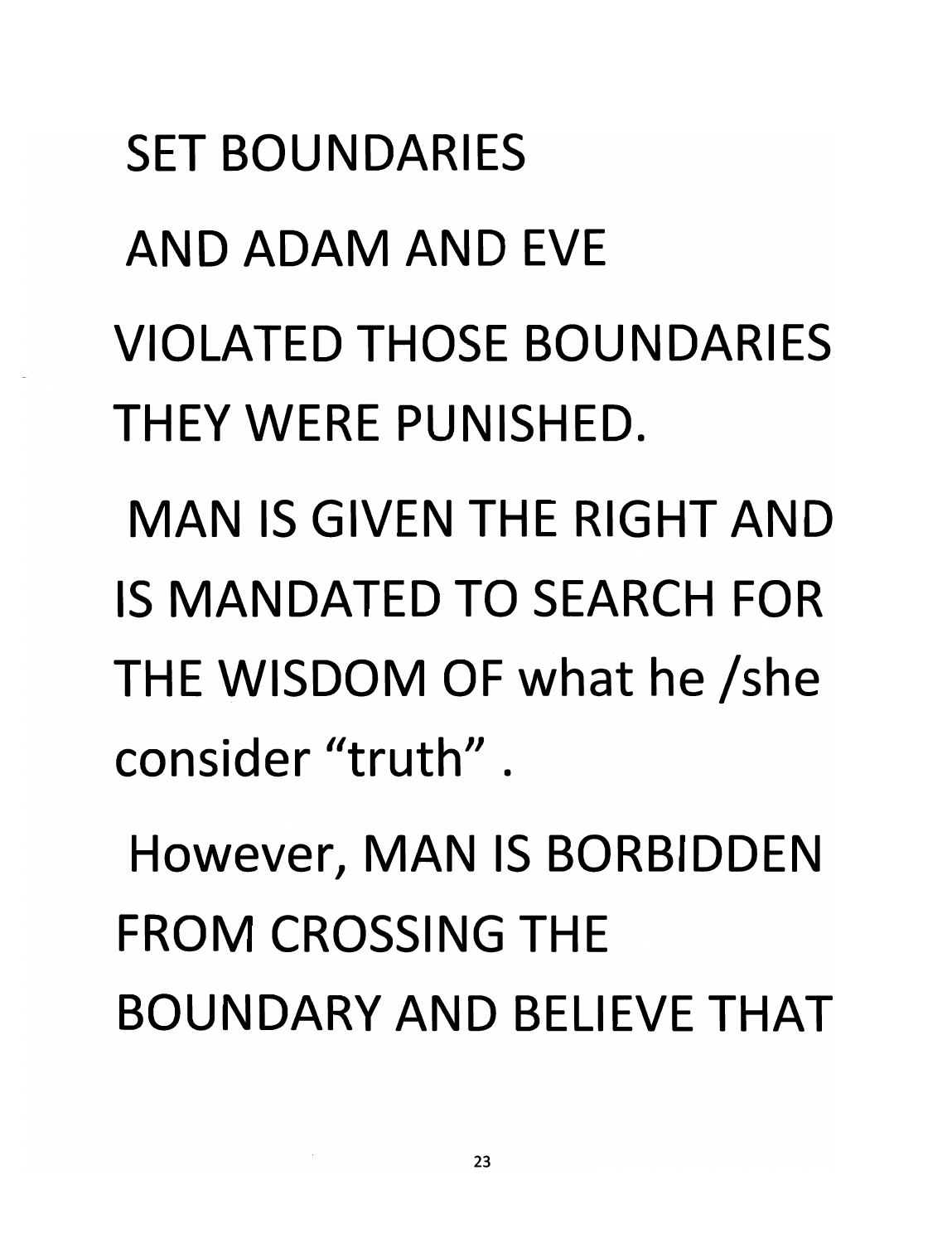*He/she is the creator; not the created.*

*The creator has no boundaries. The created has boundaries.*

*Spinoza was shunned because he blurred the boundaries between CREATOR and created.*

*Would Spinoza have respected Jewish practice and*

*observance ,and not flaunt his disbelieve, he would never have been ex communicated.*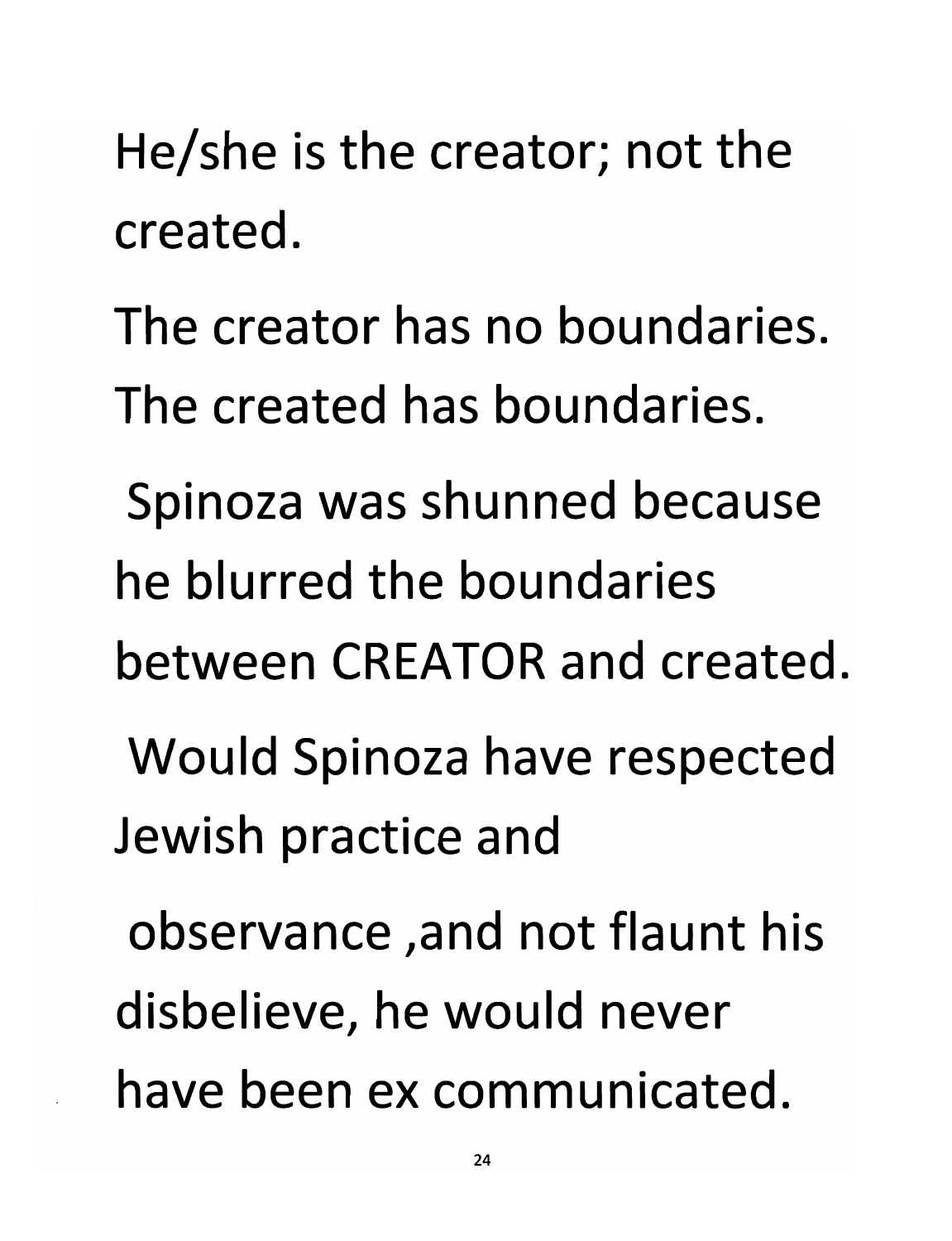*Spinoza by flaunting and disrespecting Jewish practice and observance was also putting the Jewish community in Amsterdam Holland in the sixteen hundreds in mortal danger. One has to remember that heretics were being burned at the stake or hung all over Europe and in the American colonies.*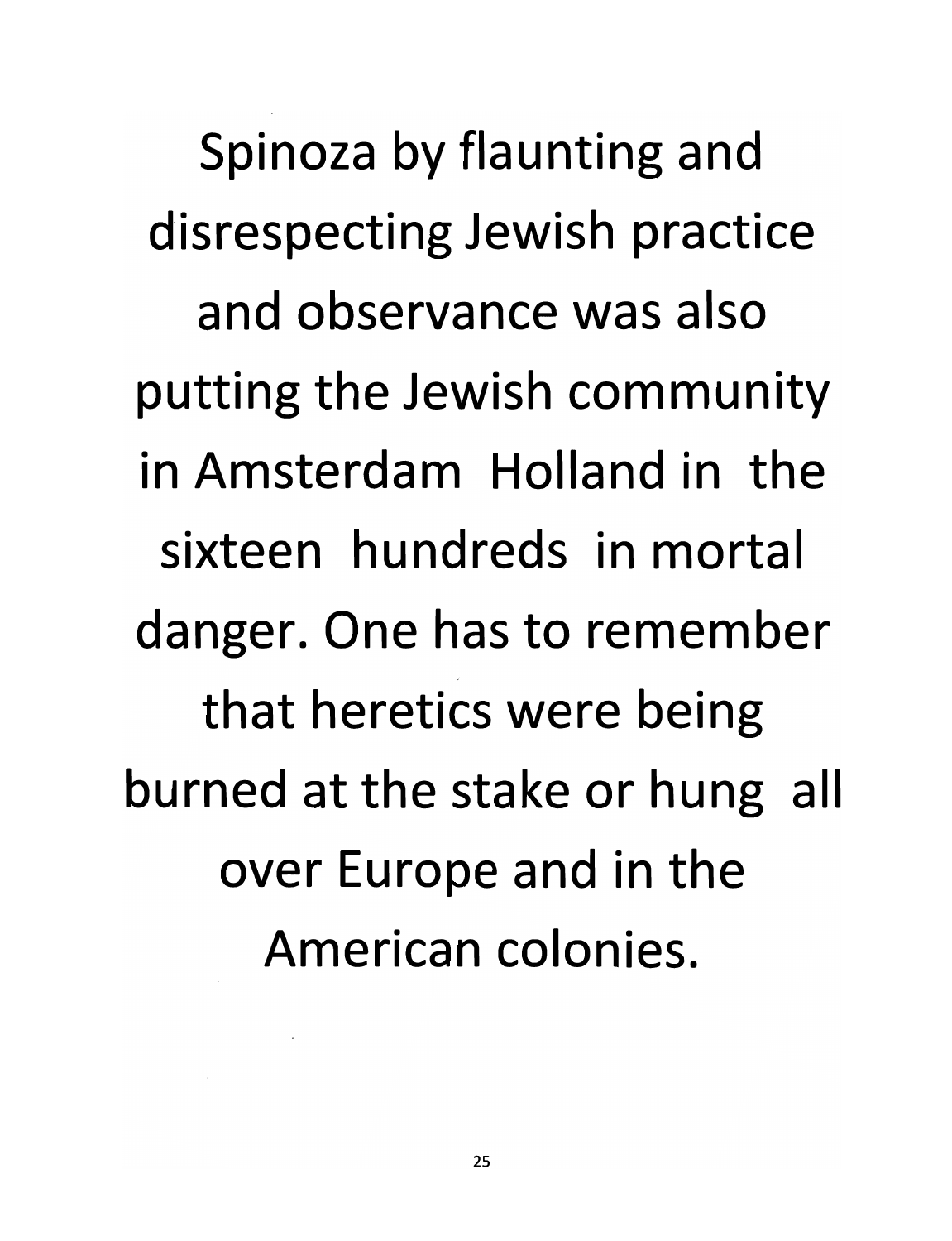### *ALONG COMES AVERY BRIGHT LAD OF AGE 24 AND PROPOSES A NEW THEOLOGY.*

*Not only did Spinoza play Russian roulette with his own life; but he insisted in playing Russian roulette with the lives of the thousands of Jews in Holland who were tolerated and granted religious liberty by the non Jewish secular authorities.*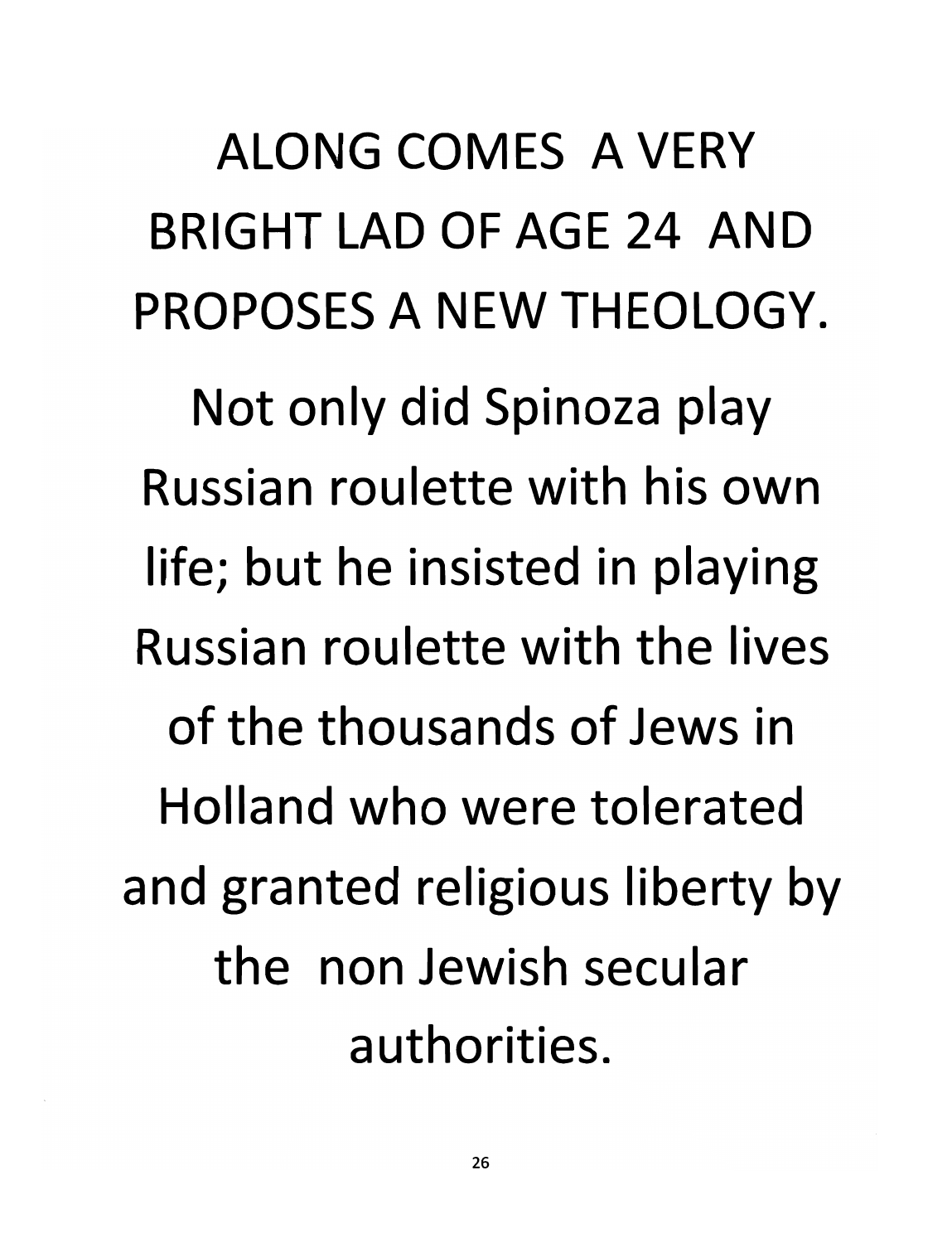*The Jewish authorities because of the reckless disregard of boundaries by Spinoza were given no choice, but to distance themselves from this imminent danger by excommunicating him. JEWS over their 2000 year history have tolerated many "reform" groups many Spinozas*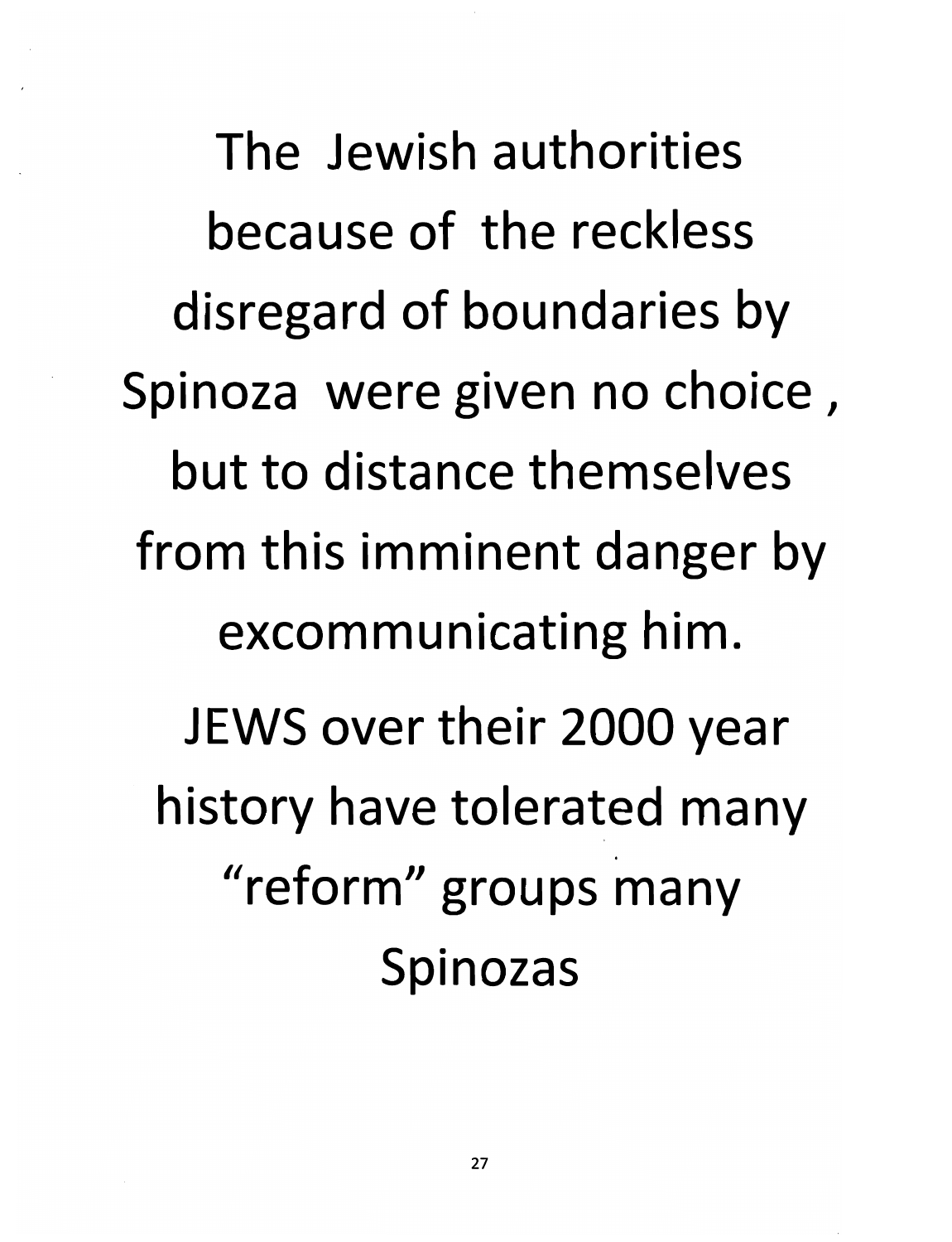*One such reformer was Korach in the Bible.*

*Others are the following : Samaritans, Sudd^cees , the Kraites the false iviessiahs, Shabsa Tzvi and Frank. There have always been disputes among Torah authorities as to theology, as well as, the proper interpretation of every law in the Torah.*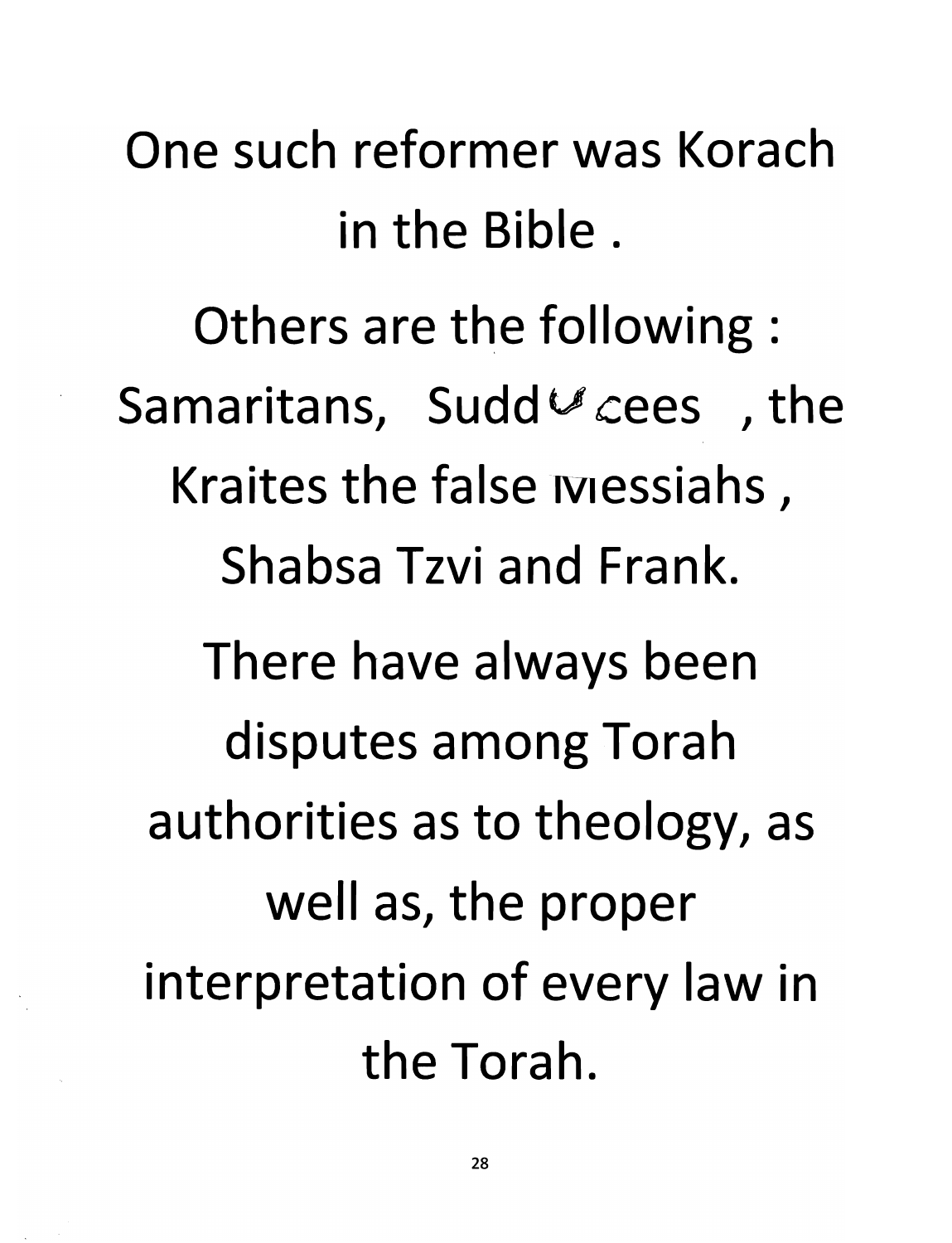*What united Jews was the fundamental respect that even if Jews believe differently, they still would practice what was considered conventional. IT IS ONLY WHEN Jews disrespect traditional practices*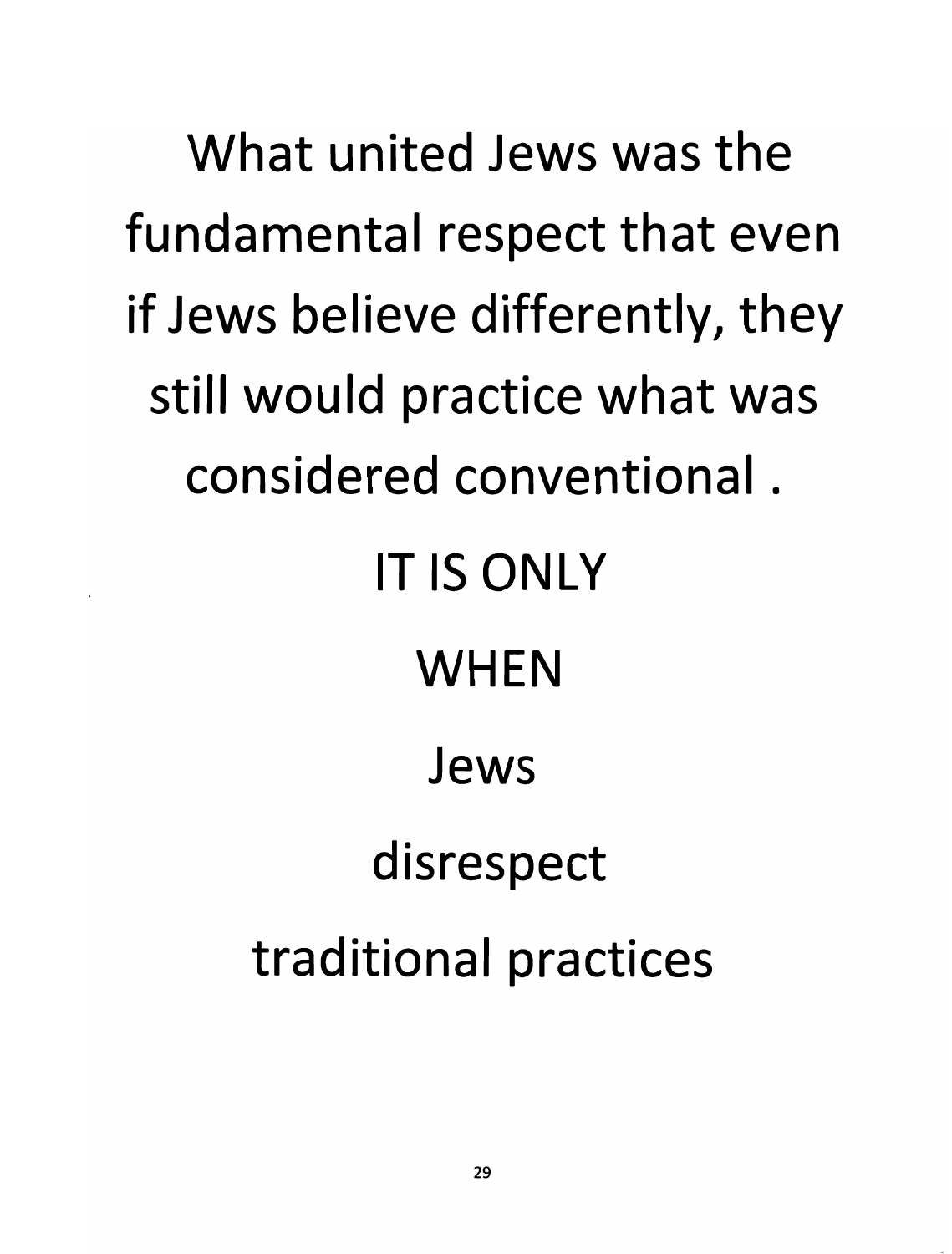*that their ideology passes the red line and becomes heresy. Heresy is not because one concludes differently. Man is not a robot. MAN IS GIVEN THE RIGHT TO ARRIVE AT DIFFERENT CONCLUSIONS. This applies Holds true for All*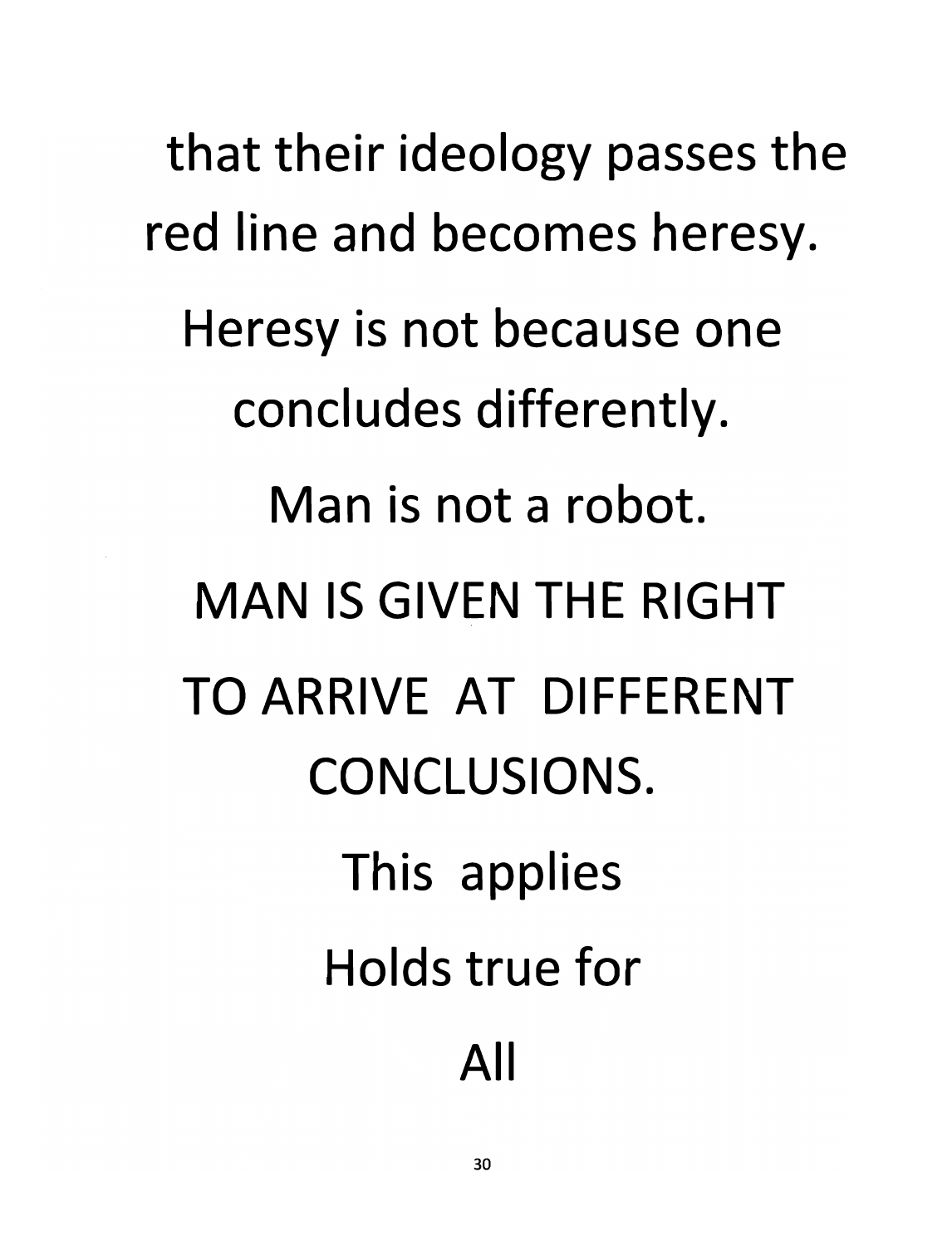*Men/women of all faiths. It is only when man/woman trample on what has historically been accepted that such practice render their theology as heretical. Likewise, when man/ woman trample any of the Seven Nohadite laws that they have crossed a red line.*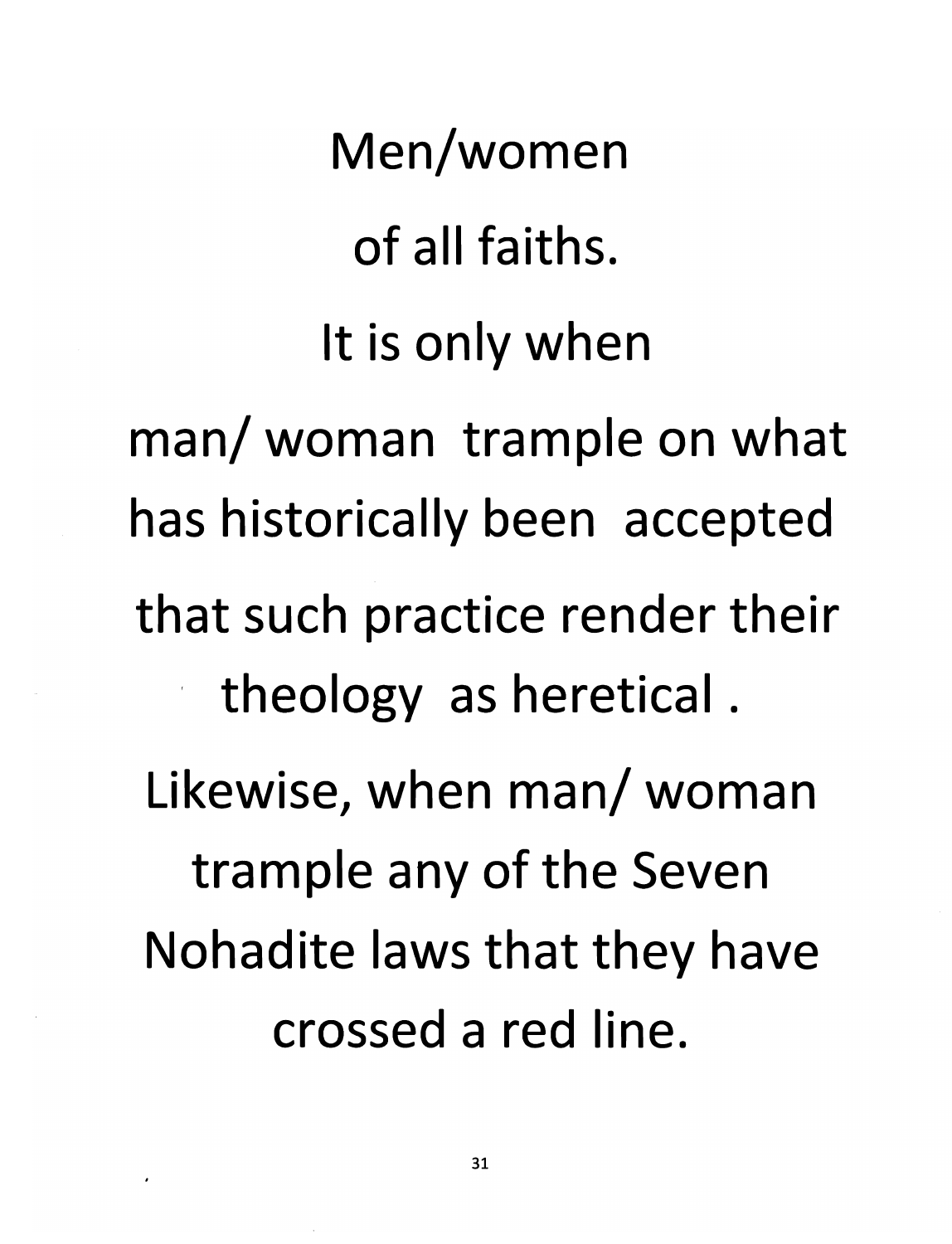*[1] belief in God [2] not to kill [3 not to steal [4] not to commit adultery [5] to legislate civil crimina laws [6] to enforce such laws- police army [7] not to be cruel to animals.*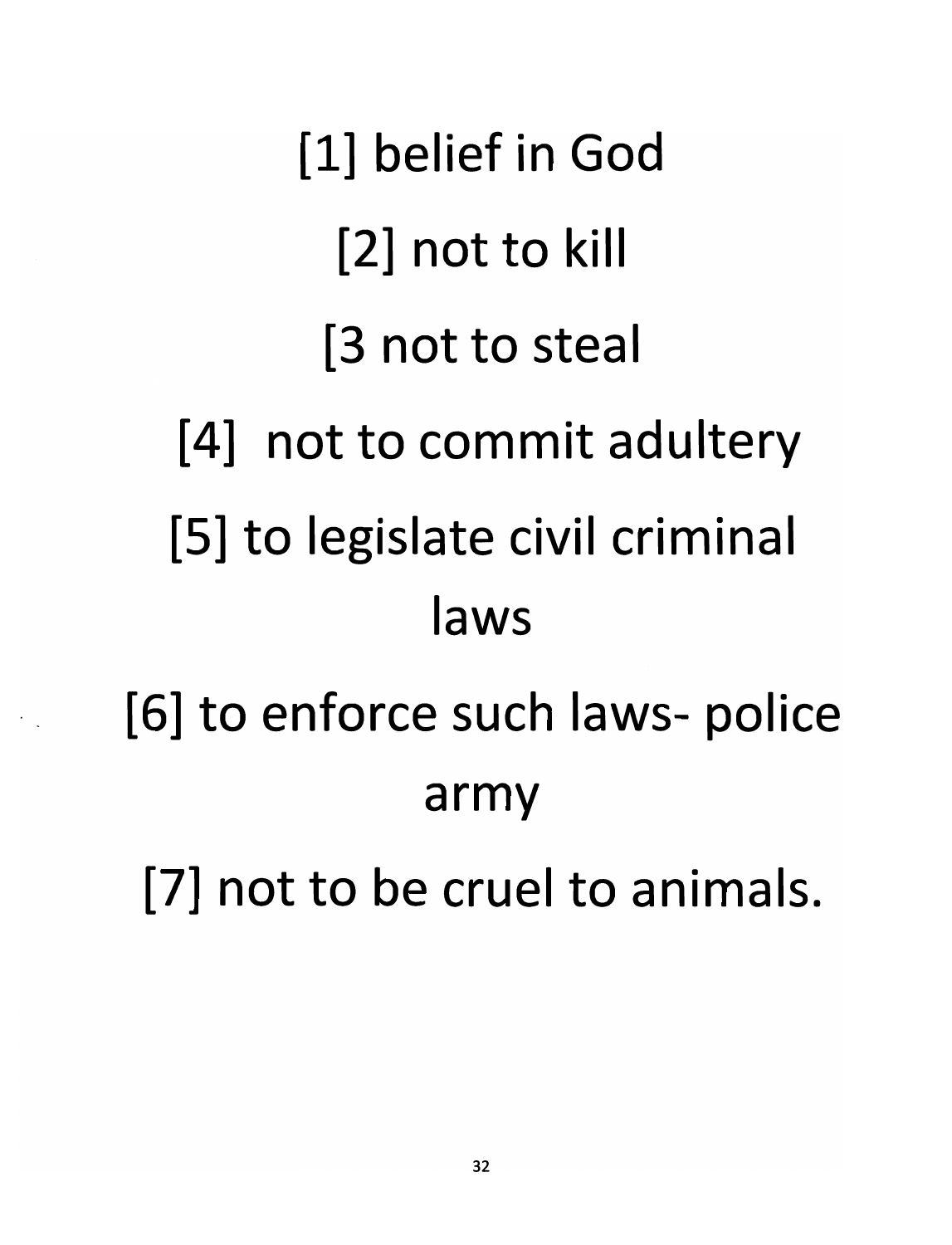*May God IN HIS Rachamim [Racham Rachama -names of men women that mean - God]*

*Great and infinite Mercy forgive and help man/woman in their*

- *PRACTICE*
	- *ACT*
	- *as the*
- *created*
	- *not the*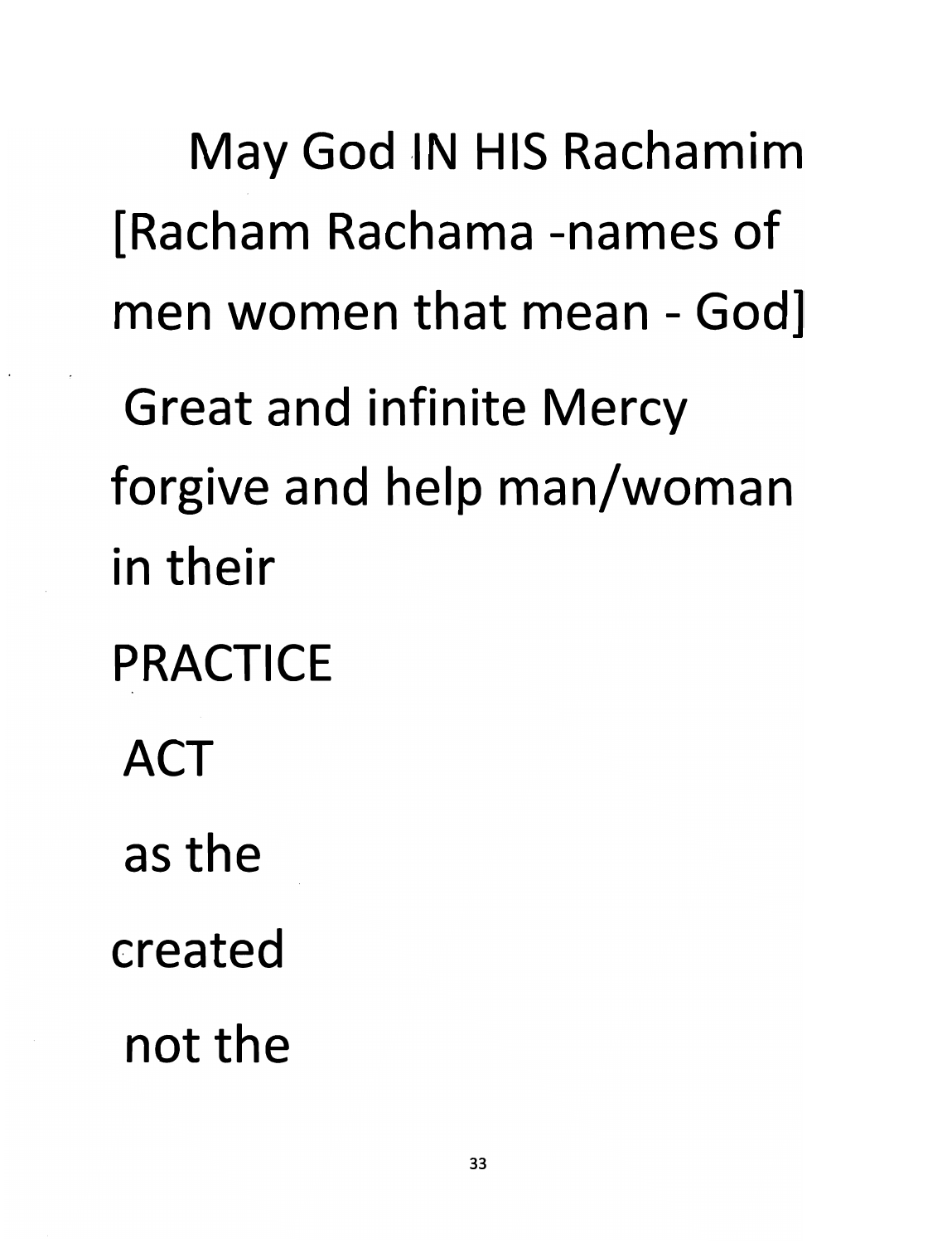*Creator.*

*In that way their non conventional thinking will not pass the red line into heresy.*

*It is not what man /woman think or say ;but how what they behave. You do not punish one for what he thinks but what he does.*

*Saying is punishable if one falsely shouts fire in a crowded*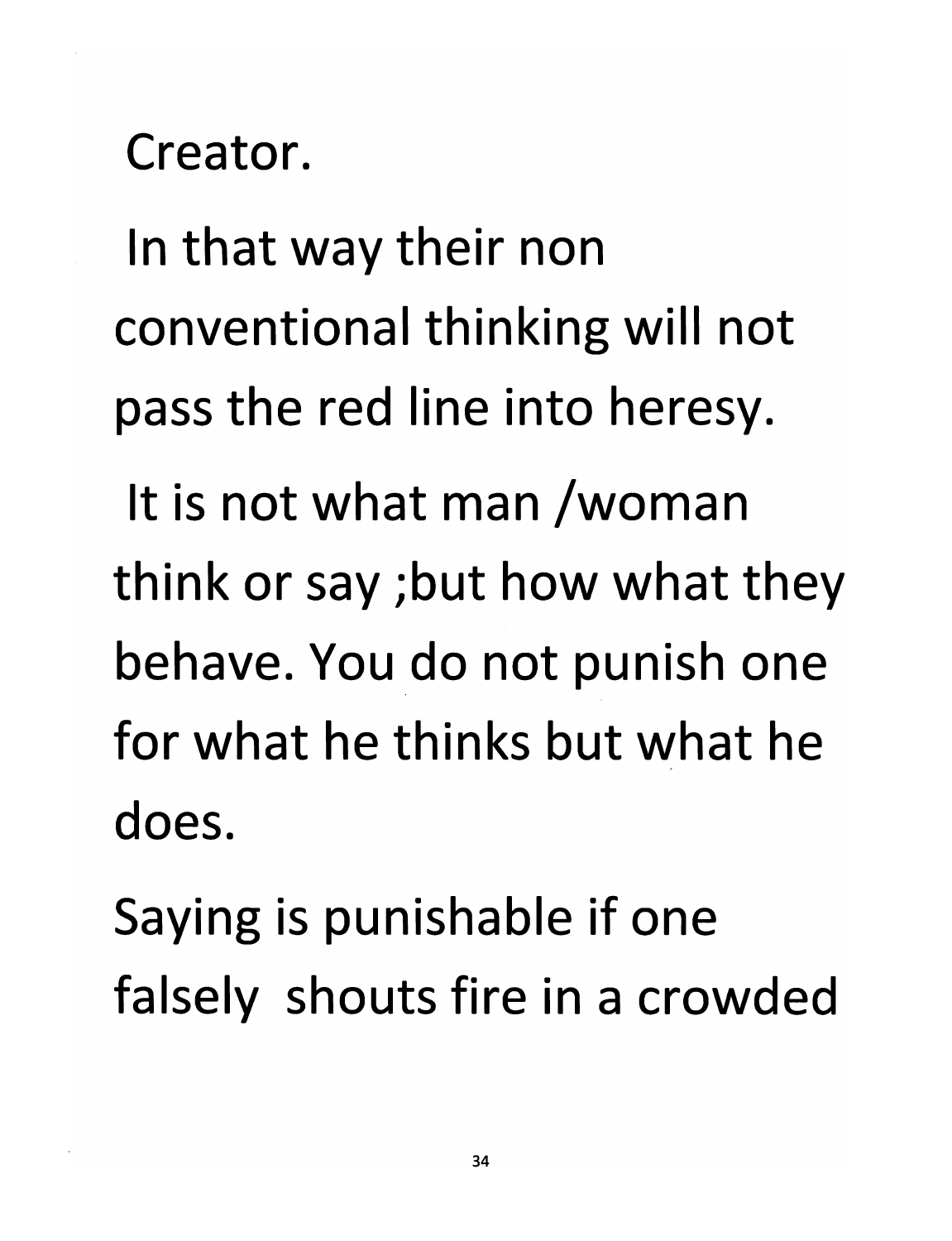*place and as a result people are trampled to death.*

*One who incites others to kill injure ridicule other individuals who are different national origin gender race color of skin* religionis, y witty anschould be punished.

*The BDS the Arab leaders the Palestinians who incite by omission or commission TO DELEGITIMIZE HISTORICAL Israel Yehudal Shomron Gaza Golan*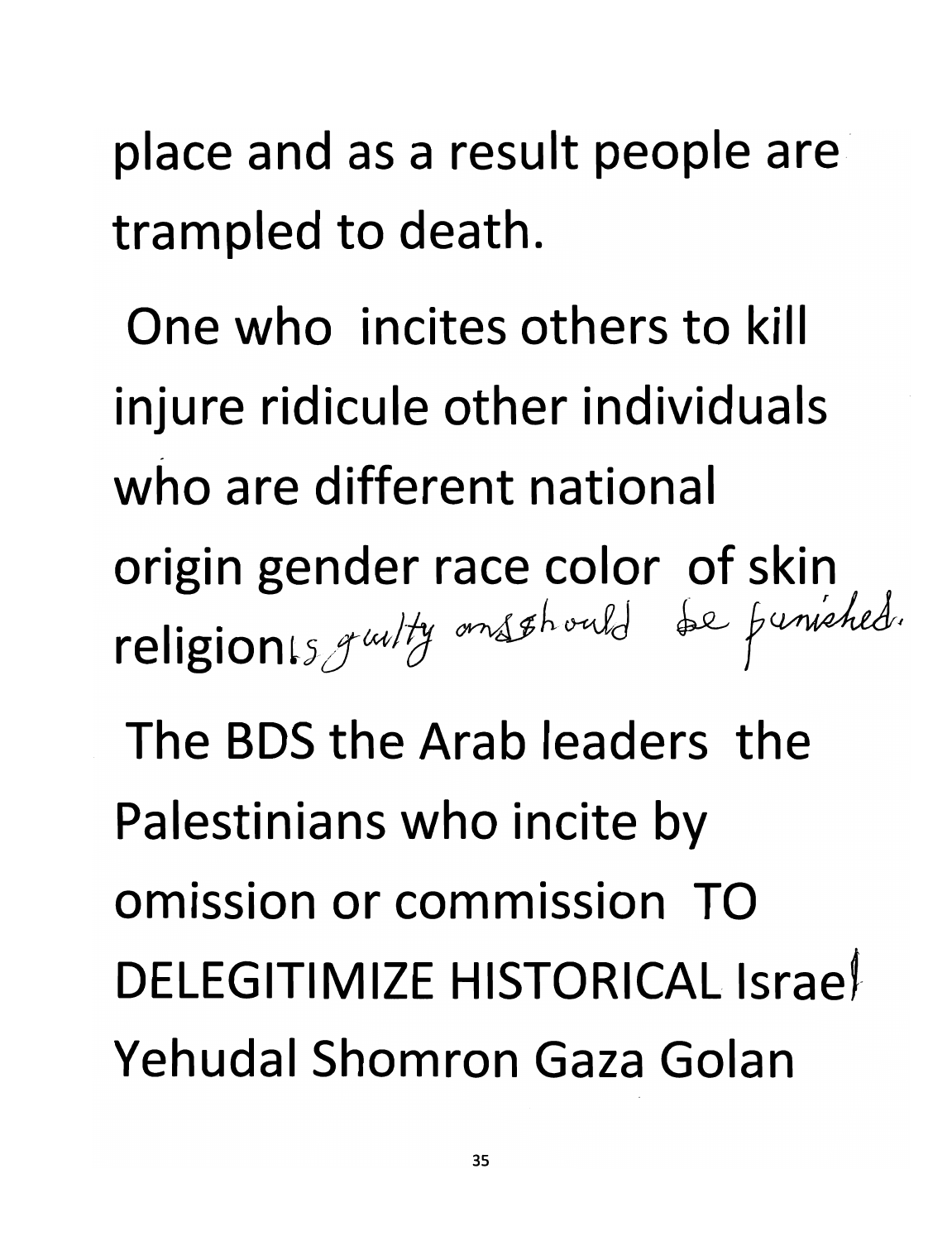*old city of Jerusalem and new israel as- JEWISH ISRAEL-ARE MURDERS AND DESERVE TO BE TREATED AS SUCH.*

*Jews are at war with all the enemies of Israel.*

*In war time they all deserve to be punished in accordance with the rules of war.*

*I have in the past clarified my opinion.*